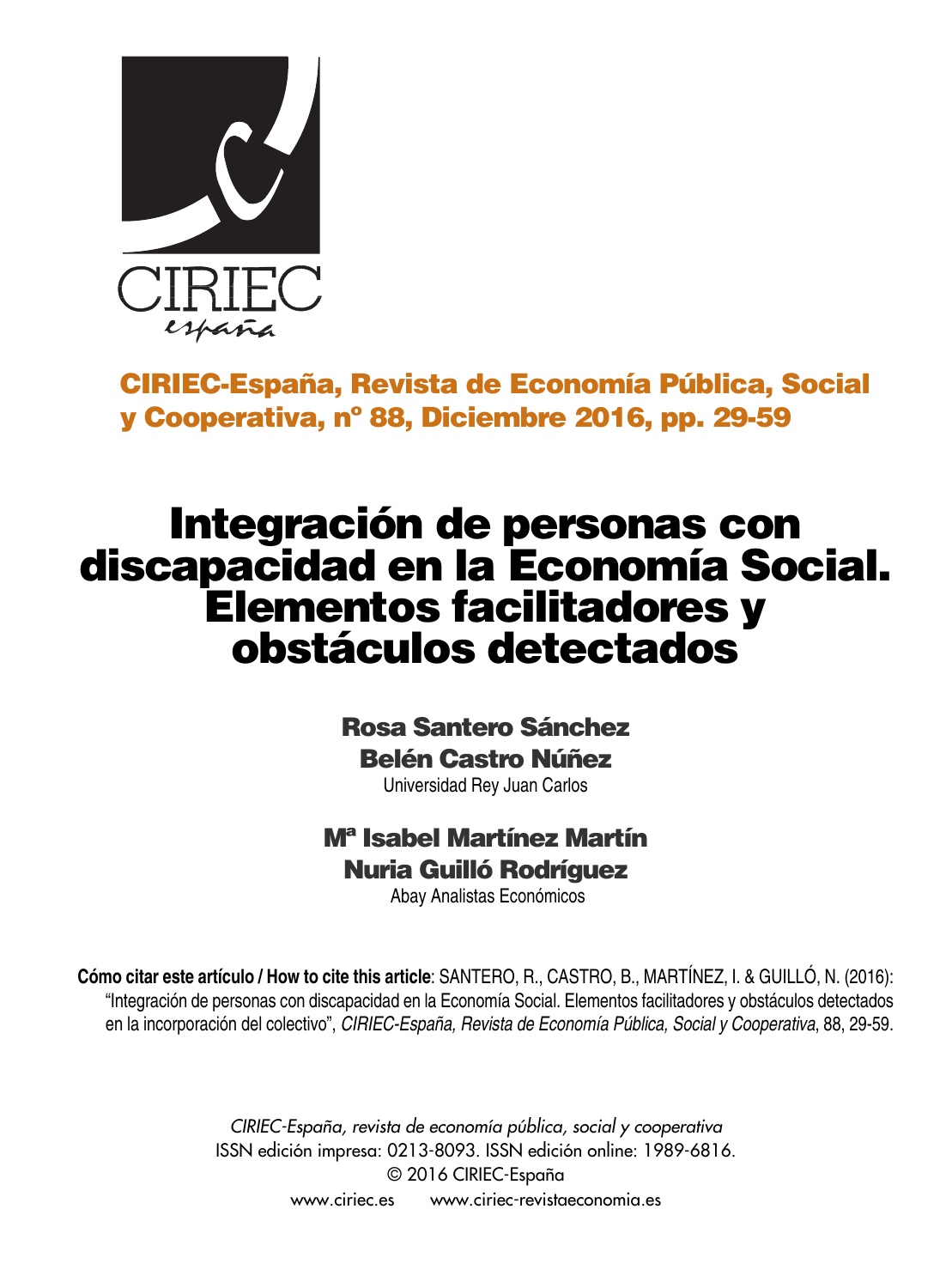# **Integración de personas con discapacidad en la Economía Social. Elementos facilitadores y obstáculos detectados**

**Rosa Santero Sánchez, Belén Castro Núñez, Mª Isabel Martínez Martín y Nuria Guilló Rodríguez**

# **RESUMEN**

La integración efectiva de las personas con discapacidad en la sociedad pasa por su incorporación en el mercado laboral. Más allá de las ventajas y desventajas de las diferentes políticas laborales, es importante profundizar en el estudio de los factores que favorecen su integración, especialmente en el mercado laboral ordinario. La Economía social se caracteriza por una serie de principios diferenciales, entre los que cabe destacar la valorización del ser humano y la generación de valor social por encima de los resultados económicos o financieros. El objetivo principal de este trabajo es analizar la contribución de la Economía social a la cohesión social en términos del empleo de trabajadores/as con discapacidad, y en particular, el cumplimiento de la cuota de reserva y, *detectar tanto los elementos facilitadores como los principales obstáculos encontrados sobre los que trabajar en* el diseño de políticas laborales para una mejor y mayor incorporación del colectivo. Para ello, se ha realizado una encuesta ad-hoc dirigida a empresas y entidades de la Economía social. Los resultados muestran que las entidades de la Economía social cumplen en su mayoría con la cuota de reserva, siendo este cumplimiento el principal facilitador de la integración de personas con discapacidad en sus plantillas, junto con la existencia de ayudas y/o desgravaciones fiscales. La mayoría de las entidades no encuentran dificultades en la integración del colectivo, aunque sí reconocen tener que enfrentarse a dificultades relacionadas con la adaptación de la persona al *puesto y al entorno.*

PALABRAS CLAVE: Empleo, Economía Social, Gestión discapacidad, Cuota de reserva. CLAVES ECONLIT: A13, J14, J78, L31.

- **Cómo citar este artículo / How to cite this article**: SANTERO, R., CASTRO, B., MARTÍNEZ, I. & GUILLÓ, N. (2016): "Integración de personas con discapacidad en la Economía Social. Elementos facilitadores y obstáculos detectados en la incorporación del colectivo", *CIRIEC-España, Revista de Economía Pública, Social y Cooperativa*, 88, 29-59.
- **Correspondencia**: Rosa Santero Sánchez, Universidad Rey Juan Carlos, Facultad de Ciencias Jurídicas y Sociales, e-mail: rosa.santero@urjc.es; Belén Castro Núñez, Universidad Rey Juan Carlos, Facultad de Ciencias Jurídicas y Sociales, belen.castro@urjc.es; Mª Isabel Martínez Martín, Abay Analistas Económicos, mmartinez@abayanalistas.net, y Nuria Guilló Rodríguez, Abay Analistas Económicos, nguillo@abayanalistas.net.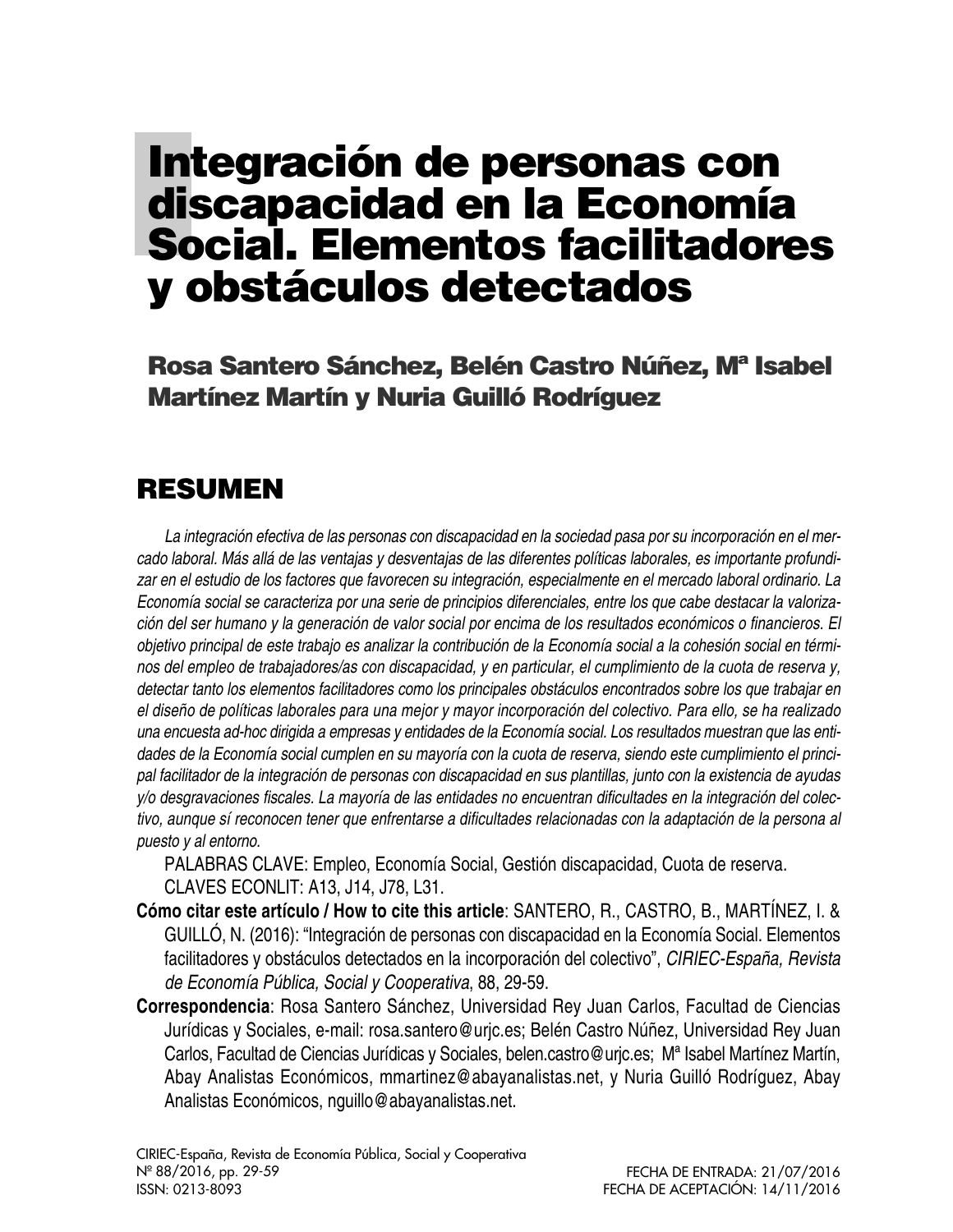# **EXPANDED ABSTRACT**

## **Social Economy and disability. Enablers and obstacles in the integration of workers with disabilities in the Social Economy entities**

Effective and full integration of people with disability into society is deeply related to their integration into the labour market. The United Nations Convention on the Rights of Persons with Disabilities adopted in 2006 triggered a change in the conception of disability towards a social approach, especially in terms of their human rights and their integration in society. One of the key elements of this integration is the participation of persons with disabilities in the different spheres of society with equal opportunities. In particular, their integration in the labour market is a mayor challenge not only from the personal development perspective, but also in terms of their autonomy and independence.

Irrespective of the debate on the advantages and disadvantages of the different strategies aimed at integrating persons with disability into the labour market, further research is necessary on the factors that encourage that integration and highlight entry into an ordinary labour market, which should be the ultimate objective of integration policies for persons with a disability.

The values shared by Social Economy enterprises generate a differentiated behaviour in relation to their staff composition, the work conditions, their productive specialisation and their geographical location. This differentiated behaviour constitutes, at the same time, an important contribution to social and territorial cohesion. In particular, the contribution to social cohesion comprises the occupation of groups with difficulties of access to employment, employment quality, improvement in equal opportunities and the offer of social services.

The goal of this work is twofold. Firstly, to analyze the contribution of Social Economy to social cohesion in terms of the employment of people with disabilities and in particular the compliance with the quota requirement. Secondly, to detect the enablers and barriers to work in the design of labour policies for higher and better integration in workplaces. This paper contributes to the literature by analyzing the key aspects related to the perceptions, behaviour and culture of Social Economy entities in relation to the integration of workers with disabilities in their staffs, adding useful and relevant information for the design and implementation of active labour policies.

In order to achieve these objectives, an ad-hoc survey has been designed to analyze the compliance of quota legislation for people with disabilities and conducted among Medium and Large Social Economy entities (50 employees or more) in Spain. Quota legislation in Spain establishes an obli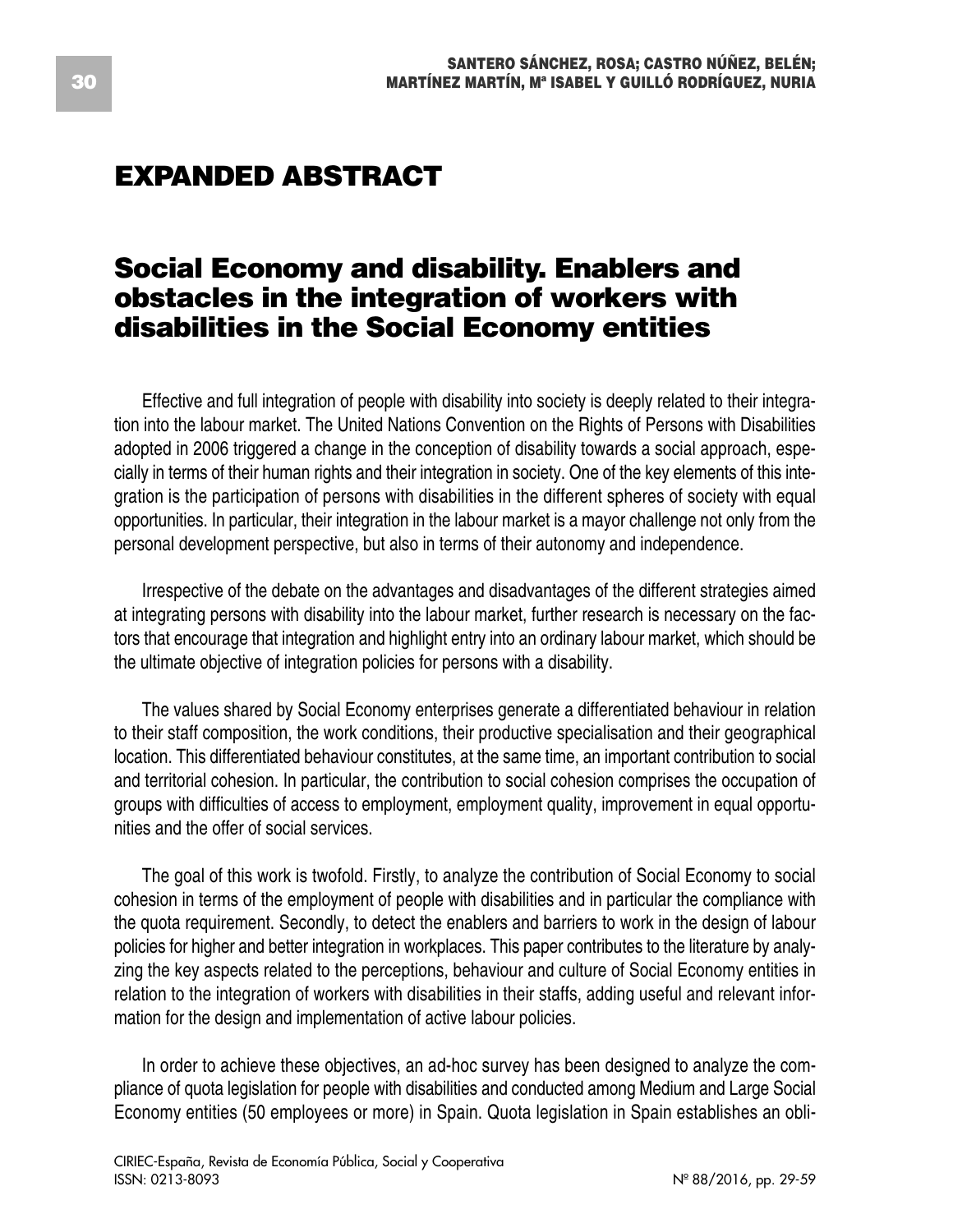gation for companies with more than a certain number of employees (50 or more) to employ a minimum percentage of people with disabilities (2%). The technical characteristics of the survey are as follows:

- i. The Universe of the survey is composed of all Social Economy entities (except Special Employment Centres), located in Spain, from all economic sectors with 50 or more employees. Universe size (according to the National Statistics Institute of Spain and Social Economy statistics) is composed by, approximately, 3.000 entities.
- ii. Sampling used in this research is proportional, stratified by economic sector, region and company size. Selection of interviewee units is random. Sampling size is composed of 329 units, distributed to assure representativeness by geographical region, sector and business size. Sampling error is  $\pm 5\%$ . (Confidence level 95.5% and probability  $p=q=0.5$  -2 sigma).
- iii. Content of the survey refers to several topics such as: identification data, business size, economic sector, employment size, annual turnover; data about presence and job position of workers with disabilities and information about integration process: how diversity, especially related to people with disabilities, is incorporated into the selection, hiring and promotion policies of the company.

Main results of the analyses show that the majority of Social Economy entities are in compliance with the quota requirement (84.1%). However, there are some remarkable differences attending companies' characteristics. Thus, the percentage of Social Economy entities complying with the quota requirement is higher among large companies, companies in social services and dependency sectors and, by geographical area, among companies located in Andalusia or Catalonia. On the other hand, mediumsized companies, industrial ones and Social Economy entities located in Navarra or Basque Country show lower percentages of compliance with the quota requirement.

This survey offers as well some qualitative information, divided into two different sections. Firstly, the analysis is focused on some aspects related to the perceptions, behaviour and culture of Social Economy entities in relation to the integration of workers with disabilities in their staffs. The aim of this section is to identify potential differences between companies who are in compliance with the quota requirement and those who do not. Some of the main results of this section are:

- i. Legal obligation and fiscal benefits are the main reason to hire people with disabilities for both, companies that do and do not comply with the quota requirement.
- ii. Companies who comply with the quota requirement recruit personnel by using employment agencies, acquaintances and relatives and online job portals more frequently than those who do not comply with the quota requirement.
- iii. Companies or entities who integrate inclusion and diversity (gender, cultural, racial, socio-economic, etc.) in their programmes, policies and regulations are those with a higher percentage of people with disabilities in their staff.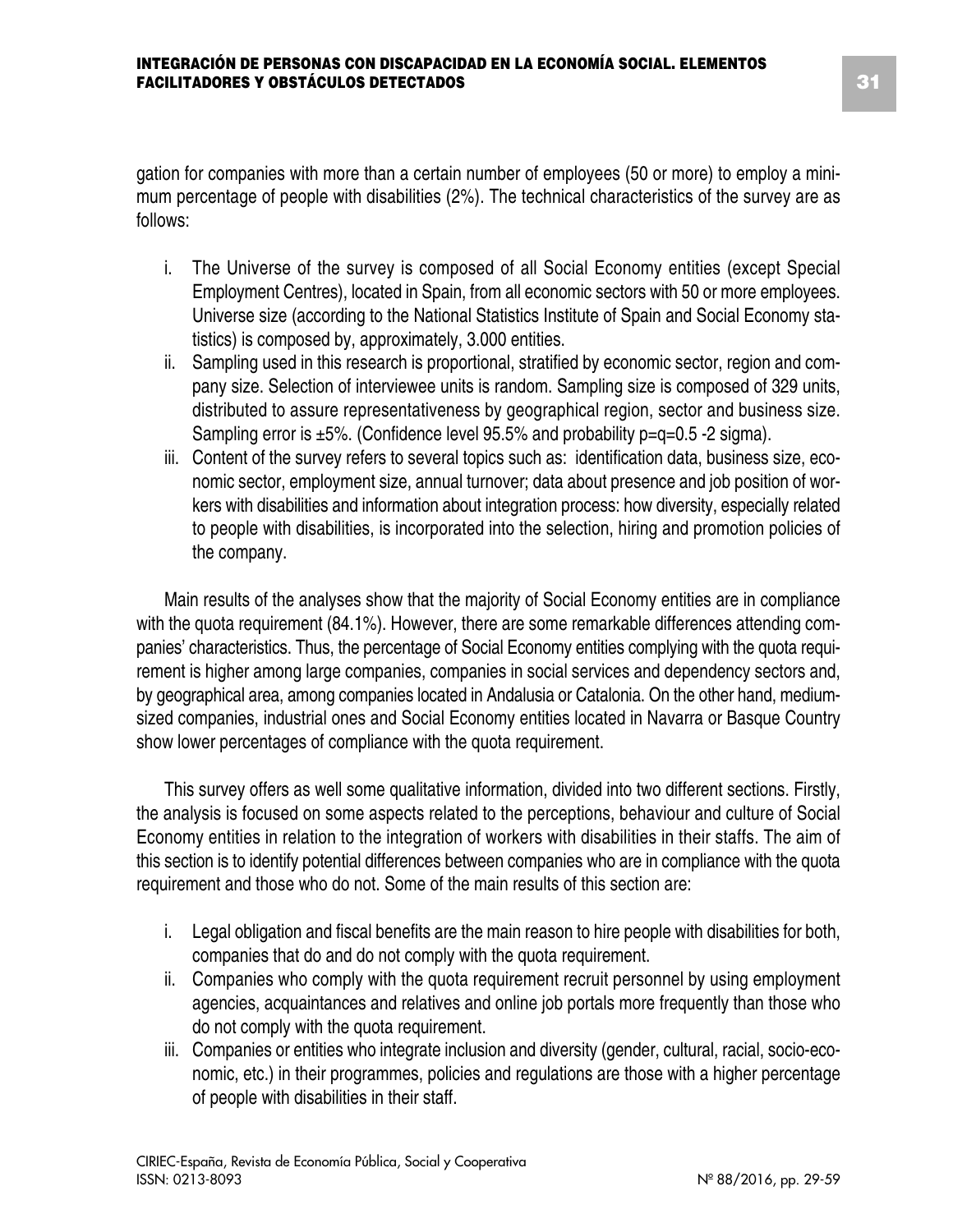- iv. Previous experiences related to the presence of workers with disabilities seem to be the main and more important boost for Social Economy entities and companies.
- v. The appointment of a colleague as a support-buddy is the most important intervention to facilitate the integration of the worker with disability in the company
- vi. The majority of Social Economy entities do not find any difficulty related to the integration process. However, companies in compliance with the quota find more obstacles than those who do not. Among those who have faced any obstacle, main barriers are related to the adaptation to the job; emotional barriers and physical space/accommodations obstacles.

Secondly, the analysis focuses on the main reasons and obstacles found by those companies and entities that do not have any employees with disabilities in their staff, aiming to get to know their reasons to not hire this collective. The main two reasons why these companies declare that they do not have any person with disability in their staff are the lack of candidates with disabilities and the lack of matching between the candidates and job positions available.

Thus, results from this research highlight some key aspects that are important to bear in mind. Firstly, values shared by Social Economy entities do generate a differentiated behavior in relation to their staff composition that contributes to the social cohesion. Secondly, the implementation of instruments and active policies have a positive impact over the integration of persons with disabilities in the ordinary labour market; quota policies and fiscal incentives are named as the main facilitators. In this sense, compliance with quota legislation is not a dichotomous decision for Social Economy entities but a gradual and continuous process that starts when hiring the first worker with disability in their staffs. Thus, previous experiences related to the presence of workers with disabilities seem to be the main boost for Social Economy entities and companies. In third term, an inclusive business culture that appreciates and accepts diversity (not only related to disabilities) displays characteristics of general awareness and inclusion of workers with disabilities in Social Economy entities. The inclusion of specific measures related to disability in the diversity policies is a challenge that firms, including Social Economy ones, still has to confront.

Finally, the study and dissemination of best practices among employers is also important to surpass stereotypes and prejudices, contributing to the integration of people with disabilities into the ordinary labour market. As we have seen through this study, Social Economy companies and entities that have hired people with disabilities would recommend it to other ones. And this does not only have a positive effect in terms of equity and ethical reasons, but it can also have a great impact on the image connected to the Corporate Social Responsibility of the Social Economy, also in terms of benefits related to more diverse workplaces.

Further research is needed in terms of the design of policies to foster deeper integration of persons with disabilities into ordinary labour market. As observed in the results, the matching process between candidates and job positions shows some weaknesses and the existence of workers with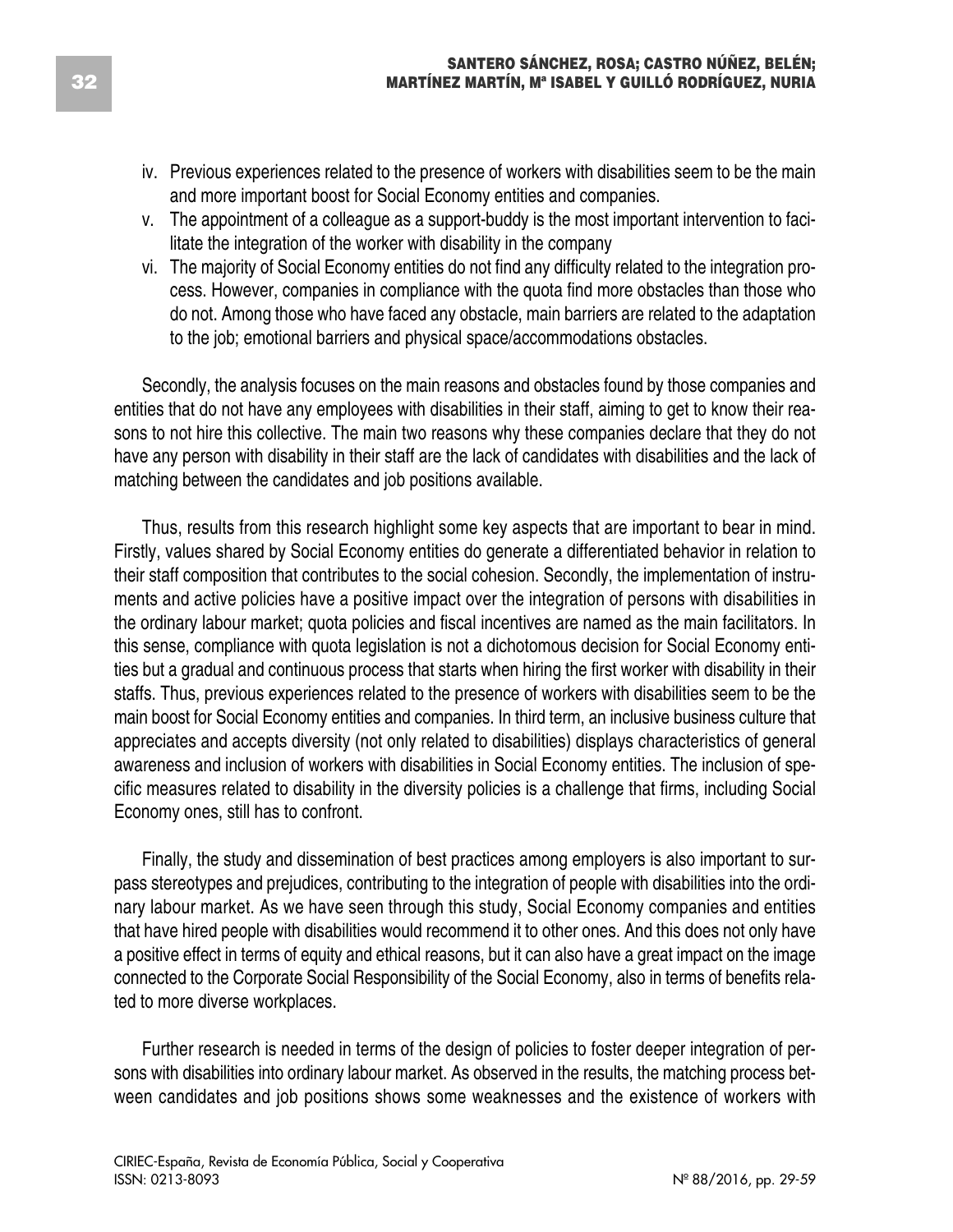disabilities is one of the main facilitator to increase the number of these workers in firms. Besides design and implementation of active policies towards the integration of workers with disabilities, especial attention must be given to the business culture regarding disability. The study of enablers and obstacles in all kind of firms might show different results from the ones obtained in this paper as it would include small firms, which have no quota requirements, and entities outside Social Economy, in which social cohesion might not be among their principles.

**KEYWORDS**: Employment, Social Economy, disability management, quotas.

# **1.- Introducción1**

La Convención sobre los Derechos de las Personas con Discapacidad de las Naciones Unidas, celebrada en 2006, supuso un punto de inflexión en la percepción social de la discapacidad y el paso de un modelo centrado en el ámbito médico-asistencial a otro más amplio, de carácter social, donde se reconoce el derecho de las personas con discapacidad a vivir su vida de forma autónoma, lo que supone la eliminación de barreras a la participación plena y al desarrollo de sus capacidades físicas, mentales, sociales y profesionales (Ministerio de Sanidad, Servicios Sociales e Igualdad, 2012).

Este giro en la conceptualización de la discapacidad y, en consecuencia, en la filosofía adoptada para su integración en la sociedad, se ha traducido en un paulatino cambio en las políticas laborales. Sin embargo, en la práctica, la participación de las personas con discapacidad en el mercado laboral continúa caracterizándose por una baja participación (Albarrán-Lozano y Alonso-González, 2010; Gannon y Nolan, 2004; Jones, 2006; Malo et al. 2009; Rodríguez, 2012) y peor calidad laboral que la de las personas sin discapacidad, con una mayor parcialidad y mayor dificultad en la entrada y permanencia en el mercado laboral. Asimismo, continúa la prevalencia del empleo protegido, con dificultades en el acceso al mercado laboral ordinario, y con puestos de menor salario ligados a baja cualificación y la existencia de una brecha salarial asociada a la discapacidad (Pagan, 2012; Zwinkels, 2001; Hotchkiss, 2004; Greeve, 2009; Jones, 2008; Verdugo y Jenaro, 2015).

Más allá de la discusión sobre las ventajas y desventajas de las diferentes estrategias de integración, es importante profundizar en el estudio de los factores que favorecen dicha integración en el mercado laboral, haciendo hincapié en la incorporación en el mercado laboral ordinario, ya que este

<sup>1.-</sup> Este artículo es parte de una investigación más amplia realizada por Abay Analistas y financiada por la Fundación ONCE y el Fondo Social Europeo. La investigación contó también con la colaboración de la Confederación Empresarial Española De La Economía Social (CEPES).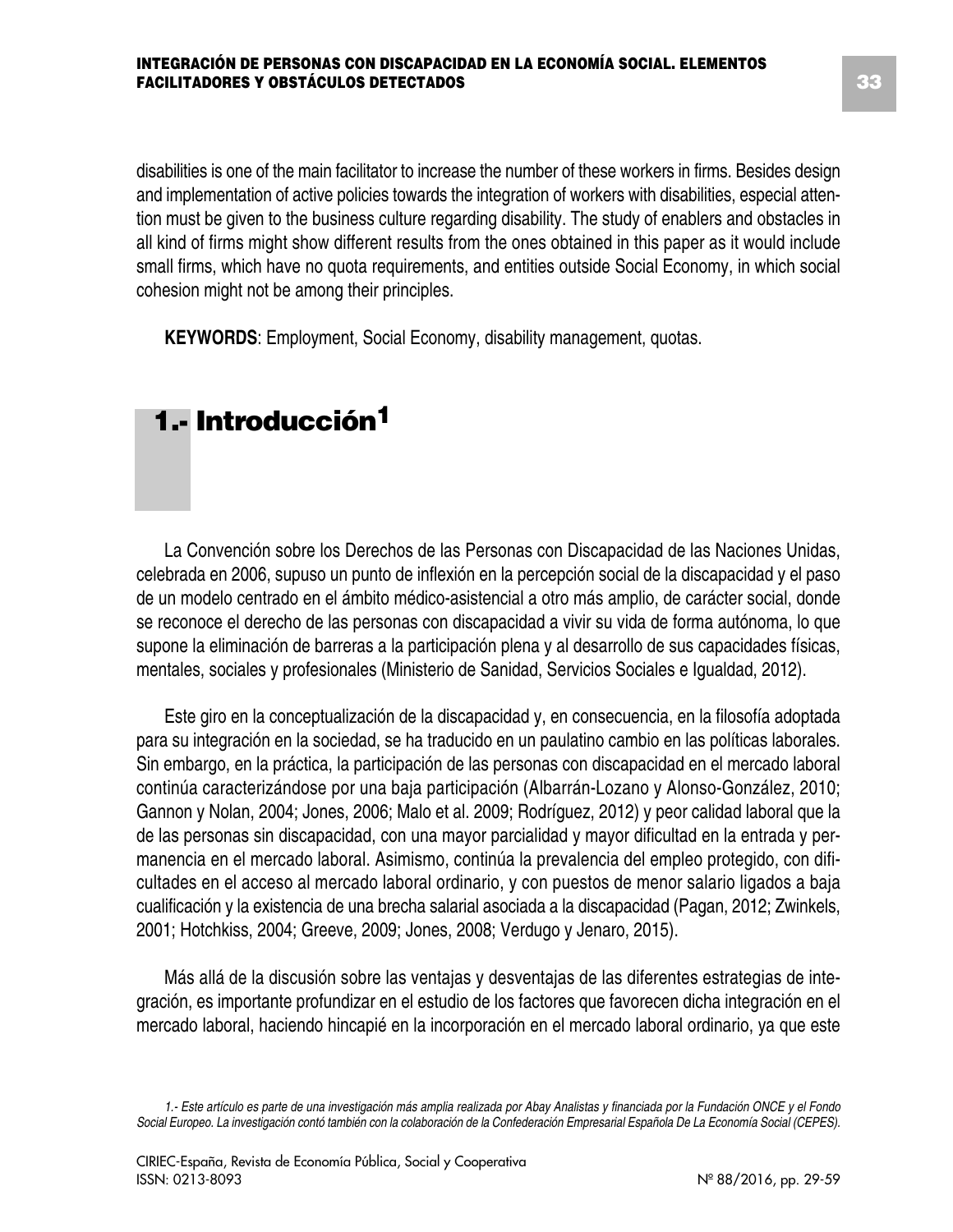debería ser el objetivo último de las políticas de integración de este colectivo. España está dentro del grupo de países europeos donde las personas con discapacidad tienen una mayor visibilidad (Greve, 2009), sin embargo, existe escasa evidencia empírica sobre la realidad de la aplicación y evaluación de políticas integradoras, siendo necesario un mayor esfuerzo investigador en este sentido (Organización Mundial de la Salud, 2011). La ratificación de la Convención de Naciones Unidas por parte de España en 2007, y la correspondiente adaptación de su normativa, pone el énfasis en una sociedad abierta e inclusiva, que modifique el entorno para acoger a las personas con discapacidad como elementos enriquecedores que aportan valor.

Las entidades que forman parte de la Economía social se caracterizan por una serie de principios diferenciales, entre los que cabe destacar tanto la valorización del ser humano como la generación de valor social por encima de los resultados económicos o financieros. Estos principios conllevan un comportamiento singular en relación con el empleo, que se concreta en plantillas más diversas e integradoras y en mejores condiciones laborales. Este carácter integrador afecta también de forma positiva a las personas con discapacidad, que no sólo tienen una mayor presencia en el empleo de estas empresas sino también una mayor integración en la estructura y en la toma de decisiones (Castro et al, 2013).

El objetivo de este trabajo es analizar la contribución de la Economía social a la cohesión social en términos del empleo de trabajadores/as con discapacidad mediante la elaboración de un diagnóstico que permita evaluar la situación de la inserción laboral de este colectivo en la Economía social, así como detectar tanto los elementos facilitadores para la inserción real, como los principales obstáculos encontrados sobre los que trabajar en el diseño de políticas activas para una mejor y mayor incorporación en el mercado laboral regular. Para ello, se ha realizado una encuesta ad-hoc dirigida a empresas y entidades de Economía social, cuyo análisis supone una contribución doble al estudio de las citadas políticas ya que, en primer lugar, se aborda la presencia de las personas con discapacidad en estas entidades y el grado de cumplimiento de la cuota de reserva y, en segundo lugar, se profundiza en aspectos de carácter cualitativo, como los obstáculos, incentivos y elementos facilitadores para la incorporación del colectivo en el mercado laboral.

El resto del trabajo se organiza de la siguiente forma: en primer lugar se profundiza en el papel de las políticas activas de empleo para la inserción en el mercado laboral de las personas con discapacidad; seguidamente se describe el diseño de la investigación así como la metodología de análisis empleada. En el apartado cuarto se presentan y analizan los resultados obtenidos en la encuesta realizada. Finalmente, se discuten las principales conclusiones alcanzadas y las implicaciones en términos de políticas encaminadas a la integración del colectivo analizado en el mercado laboral.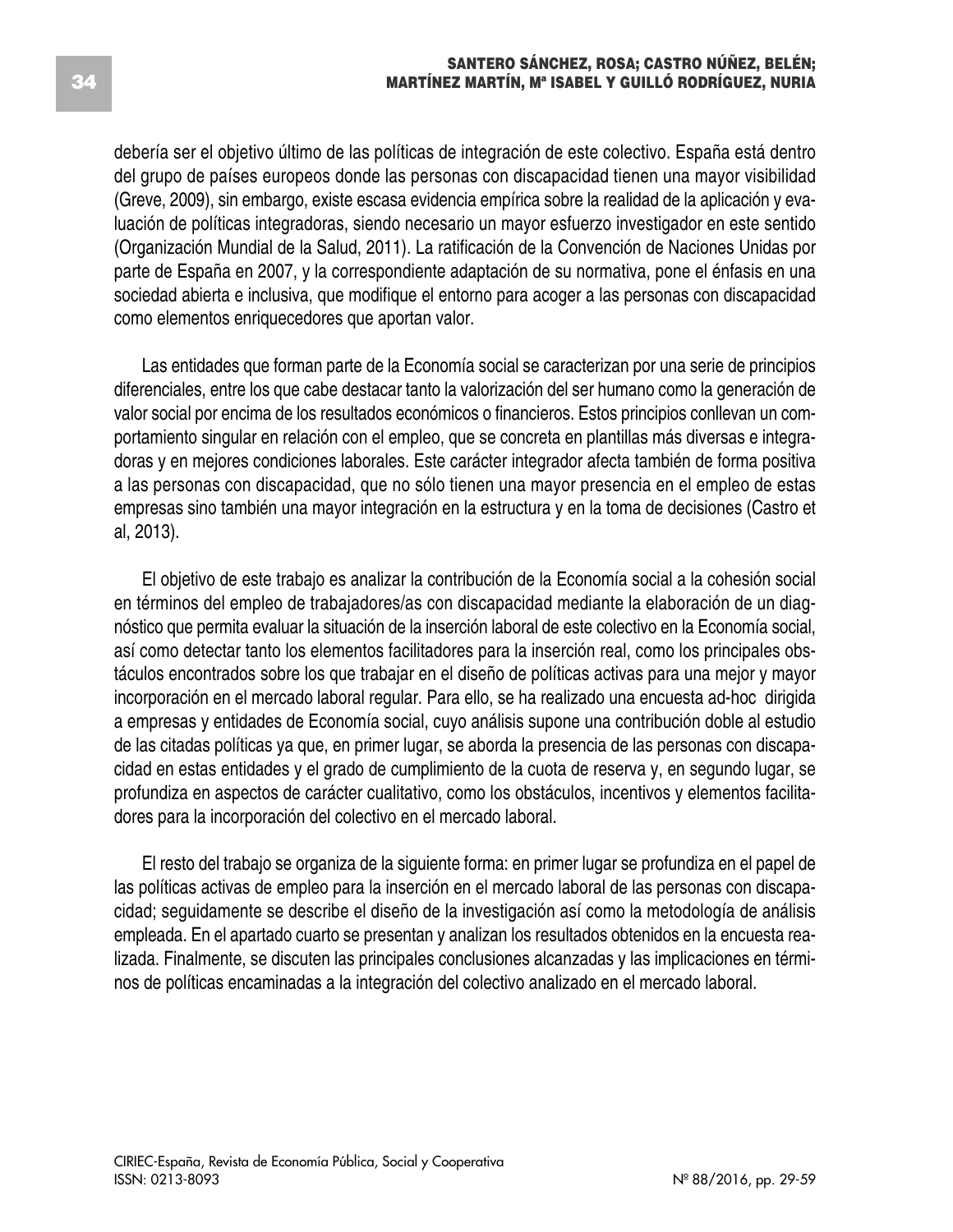# **2.- Las políticas activas de empleo para la inserción en el mercado laboral de las personas con discapacidad**

Las políticas desarrolladas para la mejora de la inclusión social de las personas con discapacidad pueden agruparse en dos tipos de medidas: medidas pasivas (beneficios, ayudas, prestaciones o pensiones), cuya finalidad es asegurar el nivel de renta mínimo; y medidas activas, que incluyen cambios normativos y legislativos, y medidas encaminadas a favorecer la integración efectiva de este colectivo en la sociedad, estando la mayoría de las acciones enfocadas al mercado laboral. Siguiendo la clasificación de Hernández y Millán (2015), las medidas de apoyo a la integración laboral en España pueden agruparse en tres categorías en función de si se dirigen a fomentar la integración en el sistema ordinario de trabajo, si su objetivo es mejorar la integración en el sistema protegido de trabajo y aquellas que favorecen el tránsito desde el empleo protegido al empleo ordinario.

Las acciones que fomentan la integración en el sistema ordinario de trabajo incluyen: (1) la *cuota de reserva* que obliga a las empresas públicas y privadas con más de 50 trabajadores/as fijos/as a emplear un número de trabajadores/as con discapacidad no inferior al 2% (que aumenta a un 5% para las convocatorias de la Administración pública2), salvo convenio colectivo o voluntad del empresariado, siempre que se apliquen medidas alternativas; (2) *subvenciones, incentivos, reducciones y bonificaciones de cuotas a las seguridad social*, tanto a la contratación como al empleo por cuenta propia; y (3) *acciones de orientación y acompañamiento individualizado en el puesto de trabajo* para facilitar la adaptación laboral y social de aquellas personas con discapacidad que tienen especiales dificultades de inserción laboral. La evaluación de la cuota de reserva es complicada, puesto que las fuentes estadísticas oficiales no permiten detectar si las empresas están cumpliendo con esta, ni conocer otros detalles de interés para saber la efectividad de la política, como las características personales y laborales que tiene el colectivo frente al resto de la plantilla, qué efectos tiene la integración de las personas con discapacidad sobre la formación de equipos diversos, o los costes y beneficios económicos que puede conllevar la contratación de estas personas.

En la segunda categoría, iniciativas que mejoran la integración en el sistema protegido de trabajo, se agrupan los *Centros Especiales de Empleo* (CEE). En España, el empleo protegido ha experimentado un fuerte apoyo frente a la integración en el mercado ordinario. Así, durante el periodo de crisis actual, el empleo en los CEE ha seguido creciendo a través de la contratación temporal, mientras que los contratos en empresas ordinarias se han reducido (Rodríguez, 2012). Esta tendencia de crecimiento del empleo protegido parece ir en contra de la finalidad de los CEE, que deben considerarse como un paso intermedio hacia el mercado ordinario, y lo que se encuentra es que están actuando como "empleo refugio" (Malo y Rodríguez, 2004; Rodríguez, 2012).

<sup>2.-</sup> En el caso de la Administración Pública, y para permitir su diferenciación, la reserva de plazas para personas con discapacidad se *denomina cupo de reserva y no cuota de reserva.*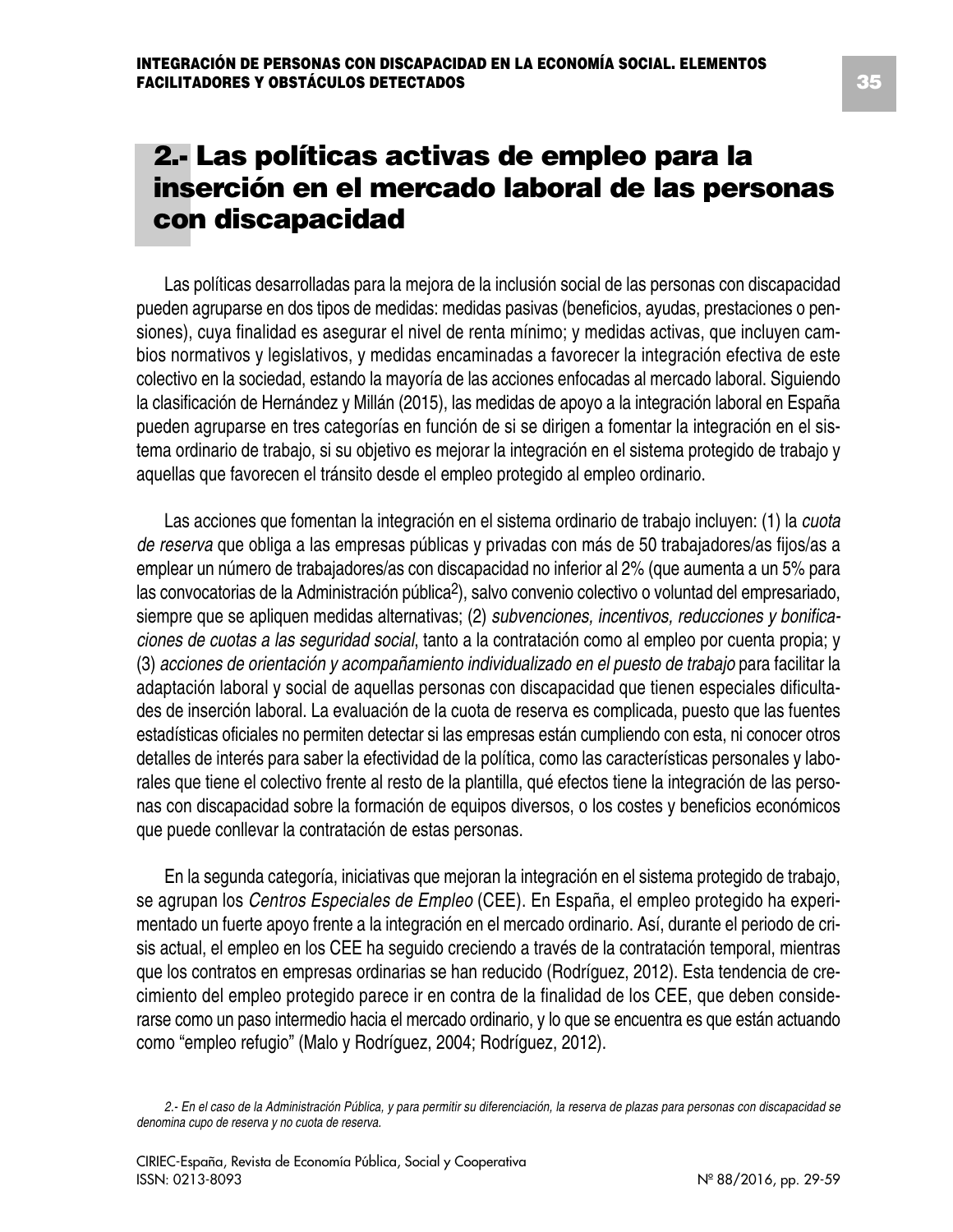Por último, las políticas que favorecen el tránsito desde el empleo protegido al empleo ordinario, incluyen los *enclaves laborales*, empresas colaboradoras que sirven de entorno de transición entre el empleo protegido y el empleo ordinario, con subvenciones y bonificaciones de cuotas a la seguridad social para la empresa colaboradora.

Por otra parte, existen ciertos aspectos que se tratan de forma transversal, entre los que cabe destacar la gestión de la diversidad en las empresas, cuyo objetivo es mejorar las condiciones laborales y la plena integración de las personas con discapacidad en sus entornos laborales, objetivo que incluye acciones encaminadas a la adaptación trabajador/a-puesto laboral, asesoramiento a empleadores/as o mejora de oportunidades y desarrollo profesional de los/as mismos/as. La gestión de la discapacidad es de gran relevancia a la hora de mejorar la tasa de entrada y permanencia en el mercado laboral, constituyendo en el caso de la Unión Europa un aspecto clave de la Estrategia Europea sobre Discapacidad 2010-2020 (Comisión Europea, 2010).

En paralelo al aumento de la atención dada a la integración de las personas con discapacidad en el mercado laboral con las políticas de empleo, los estudios empíricos sobre dicha integración han ido aumentando a medida que las estadísticas sociales, laborales y económicas han incluido información con un mayor grado de detalle sobre diferentes características laborales y personales. El debate teórico sobre la integración del colectivo en la sociedad se ha visto así complementado con estudios empíricos que han permitido avanzar en ámbitos como el jurídico, educativo, social o económico, al aportar argumentos cuantitativos a dicho debate. Sin embargo, aún persisten retos en el análisis empírico relacionados, principalmente, con la falta de información detallada y la dificultad en la comparativa internacional (Greve, 2009).

En España también los estudios sobre la evaluación e implicaciones de las políticas asociadas a la integración laboral de las personas con discapacidad están centrando el interés de la investigación en los últimos años. El Decreto 2531/1970, de 22 de agosto, sobre empleo de trabajadores minusválidos, inicia en España la legislación relativa a la integración de las personas con discapacidad en la sociedad y en el empleo. Posteriormente, el artículo 49 de la Constitución de 1978 reconoce la necesidad de que "los poderes públicos realicen una política de previsión, tratamiento e integración de los disminuidos físicos, sensoriales y psíquicos, a los que prestará la atención especializada que requieran y los amparará especialmente para el disfrute de los derechos que este título otorga a todos los ciudadanos". La Ley de Integración Social de los Minusválidos (LISMI), aprobada en 1982, supone el desarrollo legislativo y el reconocimiento de los derechos reconocidos en el artículo 49 de la Constitución y sienta las actuales bases legislativas de la integración de las personas con discapacidad. En la actualidad, la aprobación del Real Decreto Legislativo 1/2013, de 29 de noviembre, ha supuesto la refundición de las tres principales leyes marco dictadas en España desde el año 1982 (Ley 13/1982, Ley 51/2003 y Ley 49/2007) y representa el marco normativo actual que reconoce los derechos de las personas con discapacidad y su inclusión social. Asimismo, el instrumento que desarrolla las distintas acciones dirigidas a la consecución de ese objetivo es el Plan de Acción de la Estrategia Española sobre Discapacidad (2014-2020), siendo uno de los ejes estratégicos el empleo, con el obje-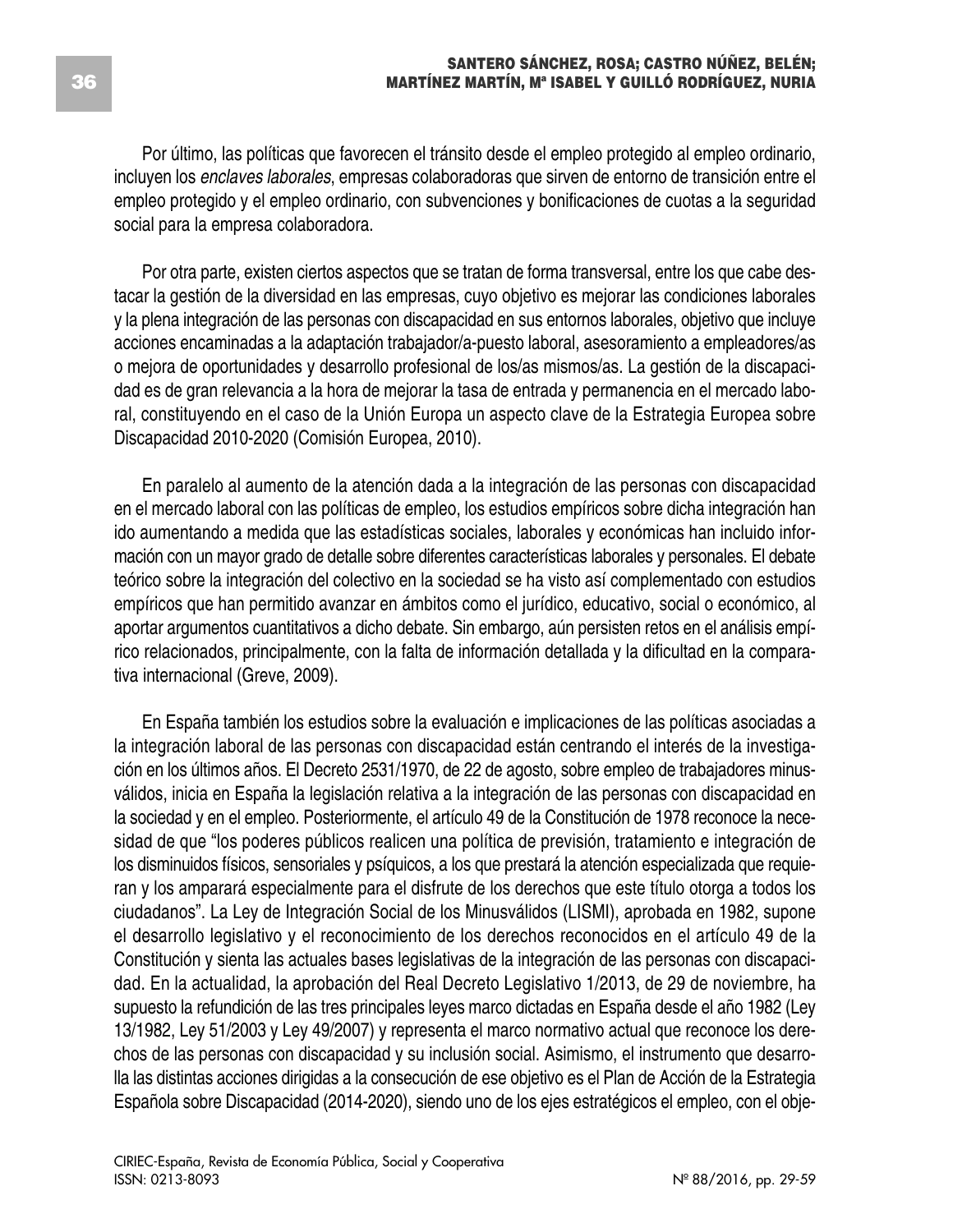tivo de "Promover el derecho al trabajo de las personas con discapacidad, en condiciones que garanticen la aplicación de los principios de igualdad de trato y no discriminación".

A nivel internacional, las conclusiones sobre la efectividad de las distintas políticas activas de empleo no son unánimes. Greve (2009) analiza los informes nacionales enviados a la Academic Network of European Disability (ANED), concluyendo que las políticas activas de empleo para personas con discapacidad son menos efectivas que otros tipos de intervenciones en el mercado laboral; Verick (2004) evalúa el impacto de la Ley de la Personas con Discapacidad Severa en Alemania, concluyendo que la reforma redujo el desempleo del colectivo de forma temporal aunque el efecto no se mantuvo a largo plazo; en Austria, Lalive et al. (2009) encuentra que la Ley de cuotas para personas con discapacidad tiene un efecto positivo sobre el empleo del colectivo; para Reino Unido, Jones (2006) concluye que la aplicación de la Disability Discrimination Act reduce la brecha de empleo entre personas con y sin discapacidad, pero Greve (2009) muestra que no existe evidencia concluyente sobre su efecto sobre la tasa de empleo de este colectivo; tampoco existe un claro resultado positivo en el caso de Dinamarca (Høgelund y Pedersen, 2002).

En España, el trabajo de Malo y Muñoz-Bullón (2006) revela que las políticas de fomento de la contratación de personas con discapacidad no favorecen la calidad de su empleo; Hernández y Millán (2015) analizan la efectividad de la cuota de reserva, concluyendo que en el año 2012 las personas con discapacidad en empresas públicas superaron el 3% y se alcanzó el 2% requerido en el sector privado, lo que determinan positivo para la inserción laboral. Cuando la desagregación de los datos del cumplimiento de la cuota desciende a sectores de actividad, regiones o tamaño de empresa, los resultados no son tan claros (Santero et al, 2014; Ministerio de Educación, Política Social y Deporte y Universidad Carlos III, 2007), encontrando sectores especialmente favorables para el cumplimiento de la cuota, como las actividades sanitarias y de servicios sociales, que, al igual que las empresas de mayor tamaño, tienen un mayor grado de cumplimiento que las empresas medianas.

Así pues, continúa existiendo una clara necesidad de avanzar en el análisis del grado de efectividad de las políticas de empleo activas, cuya valoración resulta más compleja pero de vital importancia para avanzar en el diseño de las mismas con el objeto de mejorar la integración social de las personas con discapacidad en la sociedad.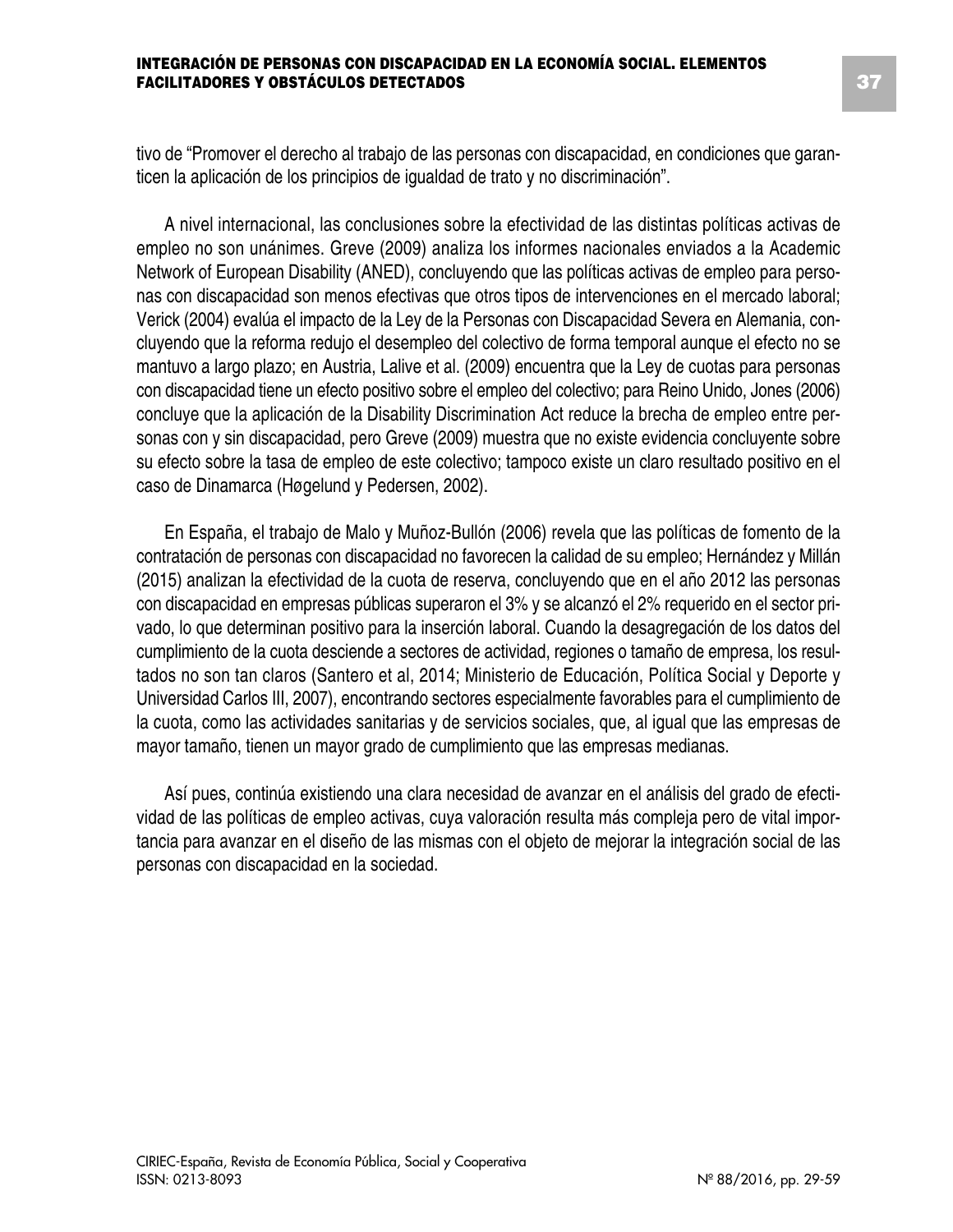# **3.- Diseño de la investigación y metodología de análisis**

El objetivo de este trabajo es analizar la contribución de la Economía social a la integración de las personas con discapacidad en términos del empleo. Para ello, se ha realizado una encuesta ad-hoc, denominada "Encuesta sobre el cumplimiento de la cuota de reserva para personas con discapacidad en las empresas de Economía social", dirigida a empresas y entidades de Economía social, cuyo análisis supone una contribución doble al estudio de las políticas activas. En primer lugar, se aborda la presencia de las personas con discapacidad en las entidades de la Economía social y el grado de cumplimiento de la cuota de reserva y, en segundo lugar, se profundiza en aspectos de carácter cualitativo como los obstáculos, incentivos y elementos facilitadores para la incorporación de este colectivo.

El trabajo de campo realizado ha constado de distintas fases y ha partido de la elaboración de un directorio de entidades de la Economía social con 50 y más trabajadores/as por familias; el diseño del cuestionario; el diseño muestral y la realización de las entrevistas telefónicas, siguiendo un cuestionario estructurado con una duración media de 15 a 20 minutos.

El universo objeto de estudio lo componen las entidades de Economía social de todos los sectores económicos, *excluidos los CEE*, de 50 y más empleados/as, al ser las obligadas a tener una cuota de reserva. El contenido de la encuesta se ha elaborado en base a las conclusiones extraídas en una fase previa, donde se realizaron varias entrevistas en profundidad a expertos/as relacionados/as con la inserción laboral de personas con discapacidad en el empleo ordinario y/o con el ámbito de los recursos humanos. Las entrevistas revisaron temas de carácter cualitativo relacionados con los obstáculos, incentivos, elementos facilitadores, etc. de la integración de personas con discapacidad en las plantillas.

Atendiendo al DIRCE y a algunas estadísticas de la Economía social, el universo de entidades objeto de estudio se sitúa en torno a unas 3.000 entidades y empresas. La muestra diseñada para esta investigación es de tipo proporcional, estratificada por sectores, comunidades autónomas y tamaño empresarial. La selección de las últimas unidades muestrales (entrevistados/as) se ha realizado de manera aleatoria. El ámbito geográfico ha sido todo el territorio nacional. El tamaño final de muestra ha sido de 329 entrevistas, distribuidas adecuadamente para asegurar la representatividad por ámbito geográfico, sector de actividad y tamaño empresarial. El error muestral, en las condiciones habituales de muestreo (nivel de confianza del 95,5% y probabilidad de p=q=0,5 -2 sigma) es del  $\pm$  5% para un universo de 3.000 entidades y empresas.

La comparativa de los resultados obtenidos para entidades que cumplen la cuota de reserva frente a aquellas que no lo hacen se ha llevado a cabo mediante el uso del contraste paramétrico de asociación Chi-cuadrado entre distribuciones, considerándose diferencias "estadísticamente significativas" aquellas cuyo estadístico rechaza la hipótesis nula de independencia con un nivel de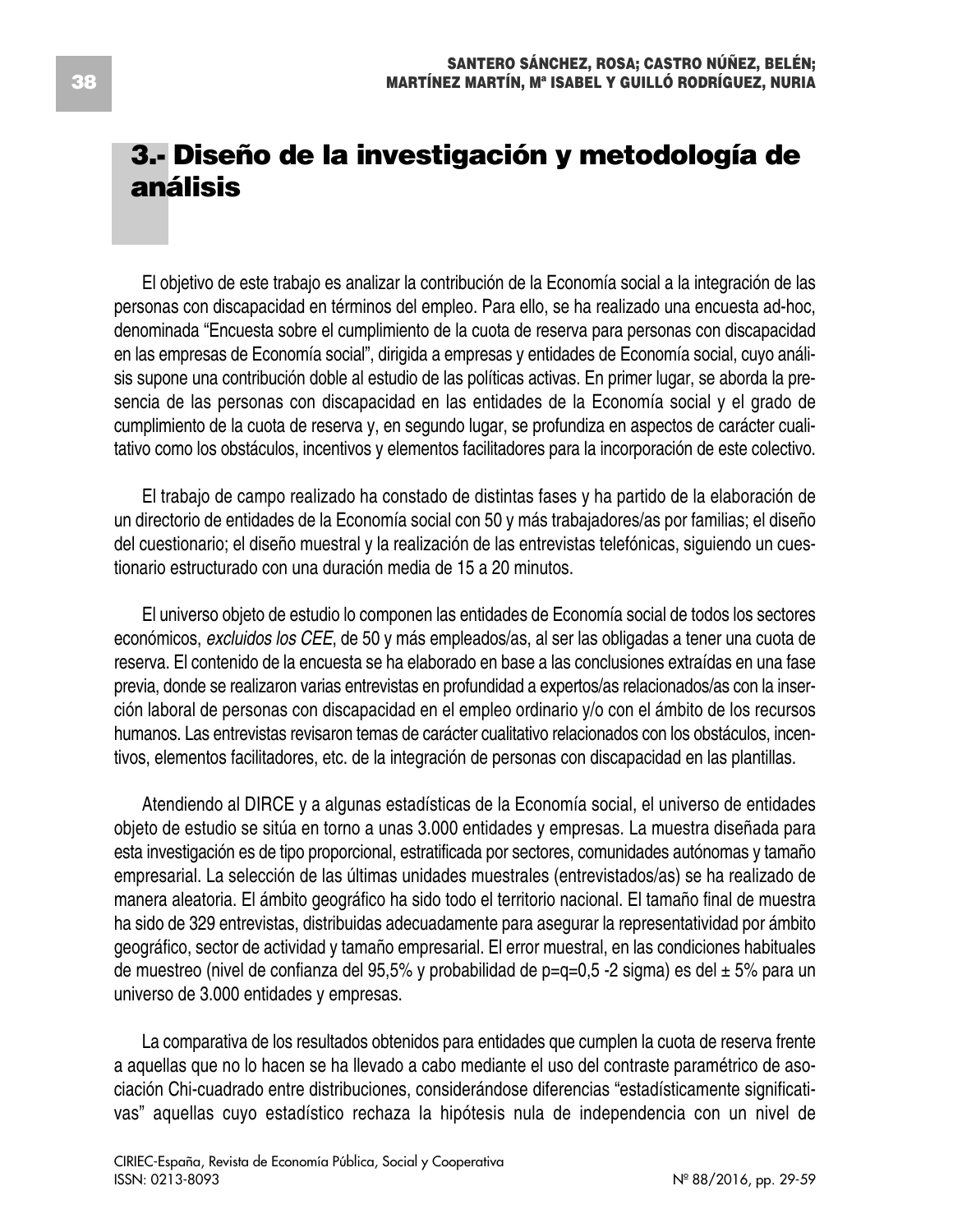significatividad menor del 5% o del 1% (Greene, 1998). La hipótesis nula de partida es la independencia entre las variables analizadas, y la alternativa es la existencia de una relación entre dichas variables. Así pues, se analizará si el cumplimiento de cuota está relacionado con la distribución en las respuestas a cada una de las preguntas. En las tablas se presentan los resultados del test así como la probabilidad de rechazo de la hipótesis nula, siendo esta verdadera.

El análisis de los resultados se ha dividido en dos bloques. En primer lugar se abordan los elementos facilitadores y obstáculos que las entidades de Economía social tienen a la hora de integrar personas con discapacidad en sus plantillas, realizando un análisis comparativo entre aquellas entidades que cumplen la cuota de reserva y las que no la alcanzan. En segundo lugar, para el caso de las entidades que no cuentan con personas con discapacidad entre sus empleados/as, se analizan las principales razones aludidas.

## **4.- Resultados**

La encuesta realizada a las entidades y empresas de la Economía social con un empleo igual o superior a 50 trabajadores/as, además de aportar datos de carácter numérico y cuantitativo recabó información relevante sobre el comportamiento, el funcionamiento y las percepciones de las entidades, con el objetivo de profundizar en diversos aspectos que puedan estar influyendo o condicionando la contratación e integración del colectivo. En este sentido, el valor añadido de esta investigación se centra en analizar cuestiones cualitativas relativas a actuaciones concretas así como percepciones de estas entidades.

El 84,1% de las empresas de Economía social medianas y grandes tienen contratada alguna persona con discapacidad (PCD) y de ellas, casi el 80% están cumpliendo con la cuota legal de reserva (Tabla 1). En este sentido, es importante recordar que el incumplimiento de la cuota de reserva no significa que se esté incumpliendo con la Ley, puesto que las empresas pueden estar aplicando medidas alternativas. La posibilidad de aplicar dichas medidas es establecida por el Real Decreto 27/2000, de 14 de enero y su posterior derogación y modificación por el Real Decreto 364/2005, de 8 de abril, por el que se regula el cumplimiento alternativo con carácter excepcional de la cuota de reserva, que establece una serie de supuestos a los que las empresas de 50 o más trabajadores/as pueden acogerse para cumplir la obligación de reserva de empleo en favor de las personas con discapacidad3. Por tanto, la posibilidad que tienen las empresas de acogerse a estas medidas, podría explicar, al menos parcialmente, el bajo grado de cumplimiento observado en algunos sectores de actividad y en algunas comunidades autónomas (Tabla 2).

<sup>3.-</sup> La mencionada Ley contempla la posibilidad de aplicar las siguientes medidas alternativas: celebración de un contrato mercantil o civil con un centro especial de empleo, o con un trabajador autónomo con discapacidad como proveedor de bienes o servicios; la realización de dona*ciones y de acciones de patrocinio; la constitución de enclave laboral.*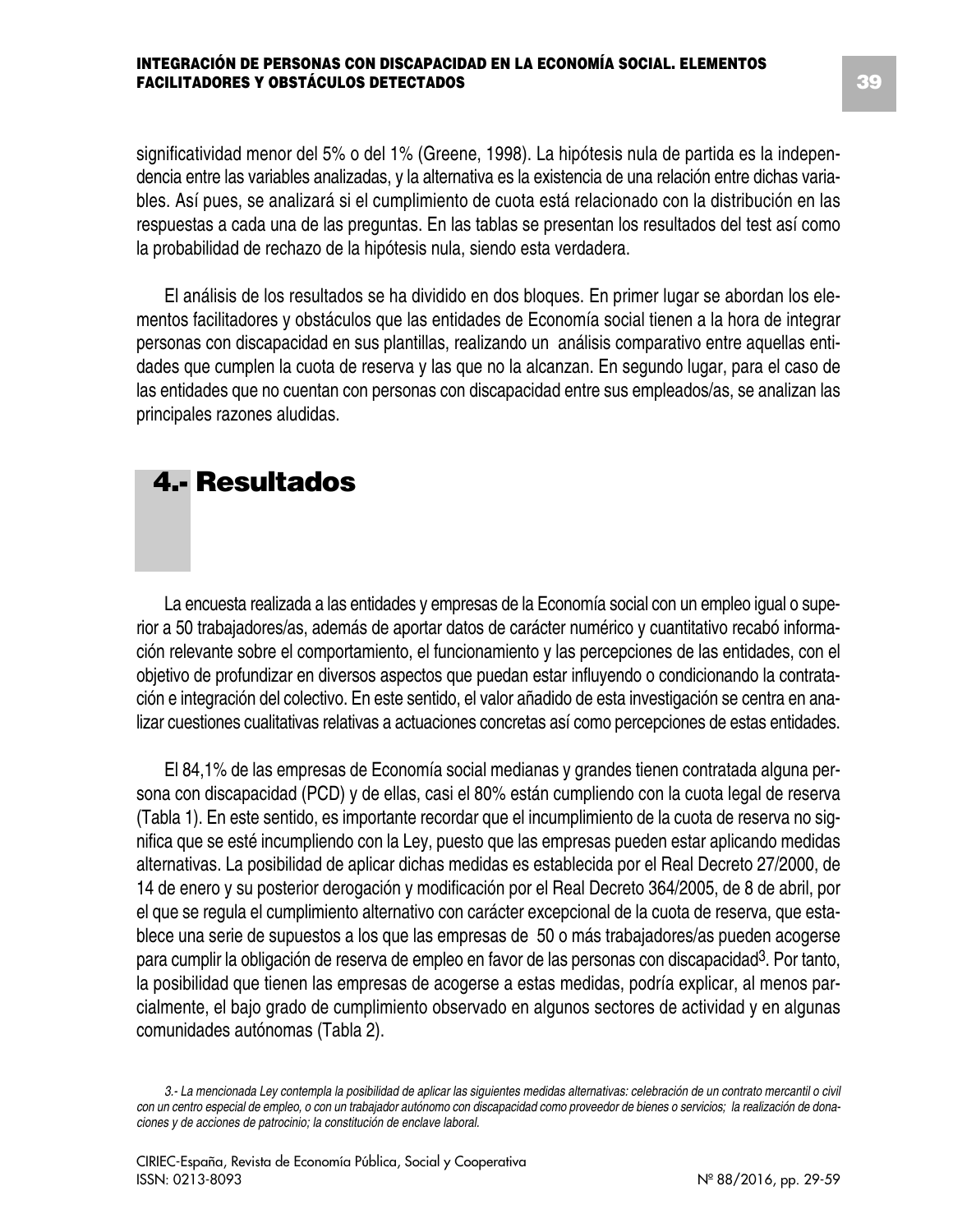#### **Tabla 1. Porcentaje de entidades y empresas de Economía social en función de si tienen PCD en sus plantillas**

| • Con PCD en sus plantillas          | 84,1 |
|--------------------------------------|------|
| Y cumplen con la cuota de reserva    | 79.4 |
| Y no cumplen con la cuota de reserva | 20.6 |
| • Sin PCD en sus plantillas          | 15.9 |

FUENTE: Encuesta sobre el cumplimiento de la cuota de reserva para PCD en la Economía Social.

Estos resultados globales difieren en función de algunas características de las empresas. Así, por ejemplo, las empresas grandes cumplen en mayor medida que las medianas (61,7% frente al 51,3%) y, a excepción de la industria, en todos los sectores cumplen mayoritariamente con la cuota, observándose importantes diferencias dentro del sector servicios, destacando el sector de los servicios sociales y de atención a la dependencia, donde casi el 75% de las empresas cumple con la cuota (Tabla 2). En relación a las comunidades autónomas, existen regiones donde el cumplimiento es más generalizado, como Andalucía o Cataluña, mientras que otras zonas como País Vasco y Navarra tiene amplio margen para mejorar su cuota.

### **Tabla 2. Distribución de la muestra de entidades y empresas según características y cumplimiento de la cuota. Porcentajes**

| Sectores de actividad                                  | Cumplen | No cumplen |
|--------------------------------------------------------|---------|------------|
| Agricultura o ganadería                                | 55,6    | 44,4       |
| Construcción                                           | 66,7    | 33,3       |
| Industria                                              | 37,5    | 62,5       |
| <b>Servicios</b>                                       | 54,7    | 45,3       |
| Comercio, hotelería, transporte, limpieza o jardinería | 72.7    | 27,3       |
| Servicios de alta cualificación                        | 33,3    | 66,7       |
| Servicios sociales y de atención a la dependencia      | 74,8    | 25,2       |
| Otros Servicios                                        | 37,7    | 62,3       |
| Comunidades Autónomas                                  |         |            |
| Andalucía                                              | 74,3    | 25,7       |
| Cataluña                                               | 69,7    | 30,3       |
| Comunidad Valenciana y Murcia                          | 56,3    | 43,8       |
| Madrid                                                 | 51,0    | 49,0       |
| País Vasco y Navarra                                   | 17,3    | 82,7       |
| Resto de CC.AA.                                        | 57,9    | 42,1       |
| Tamaño                                                 |         |            |
| Mediana (entre 50 y 250 trabajadores/as)               | 51,3    | 48,7       |
| Grande (250 o más trabajadores/as                      | 61,7    | 38,3       |

FUENTE: Encuesta sobre el cumplimiento de la cuota de reserva para PCD en la Economía Social.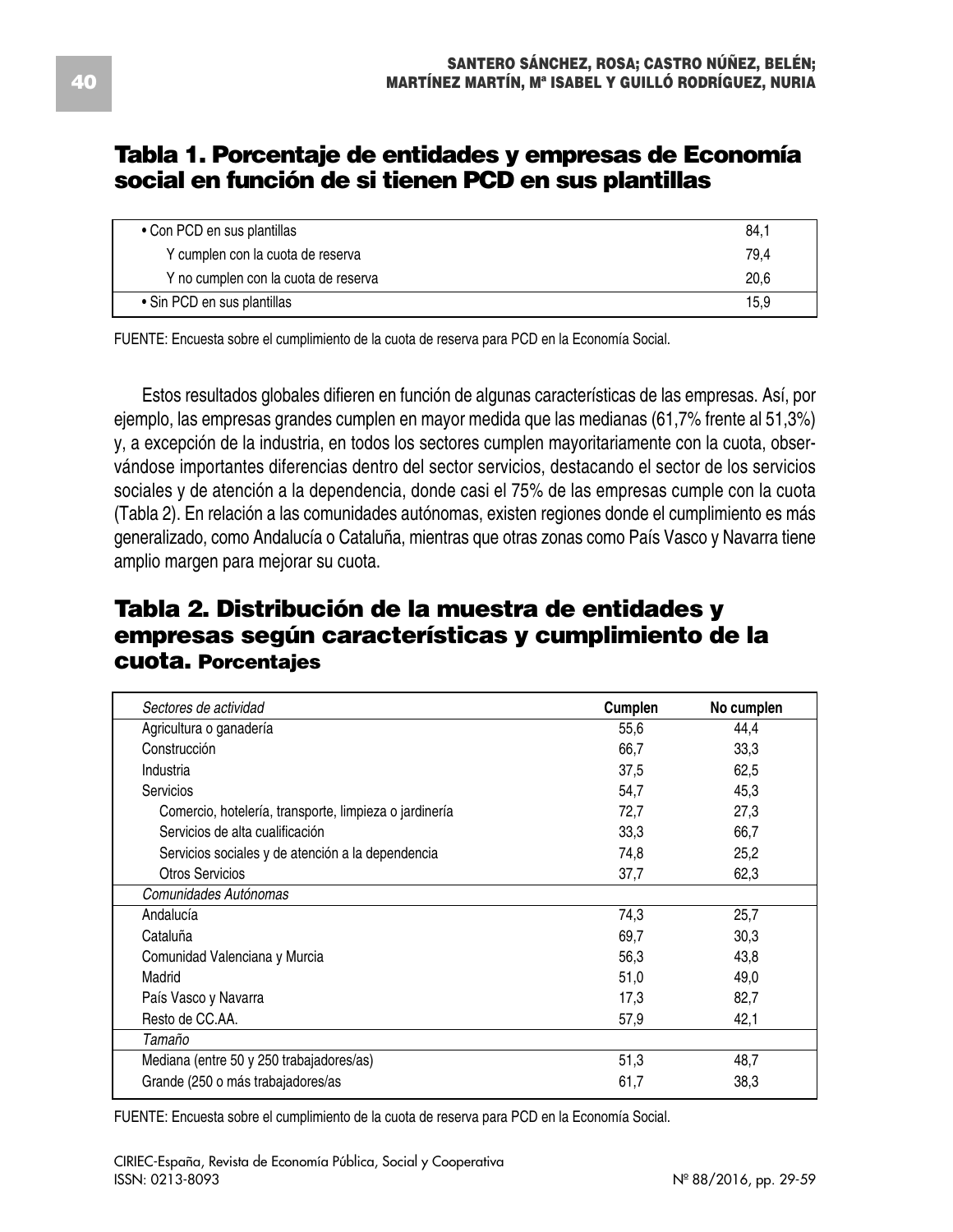Los resultados de la Encuesta se dividen en dos bloques. En el primero de ellos, se realiza un análisis de las percepciones, actuaciones, comportamiento, valoraciones y políticas empresariales *de las entidades con experiencia en la integración de personas con discapacidad*. El objetivo es identificar posibles elementos diferenciadores entre aquellas entidades y empresas que cumplen con la cuota de reserva de empleo para personas con discapacidad del 2% y las que no cumplen, por lo que a lo largo de todo el bloque se realiza un análisis comparado entre ambos grupos de entidades.

El segundo bloque se centra en las razones y obstáculos encontrados por las entidades que *aún no tienen experiencia en la incorporación de personas con discapacidad*. El objetivo de este apartado es avanzar en el conocimiento de las principales barreras que están frenando la incorporación del colectivo en las entidades de Economía social.

#### 4.1. Empresas de Economía social que emplean a personas con discapacidad

A partir de las entidades y empresas de Economía social que tienen experiencia en la contratación de personas con discapacidad, se analizan los posibles elementos diferenciadores en función del cumplimiento con la cuota de reserva, con el fin de identificar posibles actuaciones que estén contribuyendo a una mayor presencia de personas con discapacidad en dichas entidades.

Para llevar a cabo este objetivo, se ha considerado relevante atender a los diferentes momentos considerados clave en la incorporación de un/a trabajador/a en la plantilla: selección, contratación e integración.

#### **4.1.1. Proceso de selección de personal con discapacidad**

Los procesos de selección de personal son los mecanismos por los cuales las entidades y las empresas buscan y atraen a los/as candidatos/as que consideran más idóneos para ocupar los puestos vacantes en la entidad.

Son varios los estudios y entidades expertas en la materia que afirman que la selección de candidatos/as con discapacidad no tiene por qué mostrar diferencias con respecto a la búsqueda y selección tradicional. En este sentido, en la Encuesta realizada, se indagó sobre la posible existencia de formas y procesos de contratación de la plantilla que pudieran estar condicionando la contratación del colectivo, atendiendo al cumplimiento de la cuota de reserva.

En cuanto a las formas más habituales de selección, desde un punto de vista comparado, se puede observar cómo las entidades que cumplen con la cuota de reserva recurren, en mayor medida, a las bolsas de trabajo (59,3% frente al 52,3% de las que no cumplen); a conocidos/as o familiares (36,2% y 29,1% respectivamente); y a portales especializados de Internet (32,2% en el caso de las entidades que cumplen y 25,8% en las que no lo hacen) (Gráfico 1). Por su parte, en las entidades que tie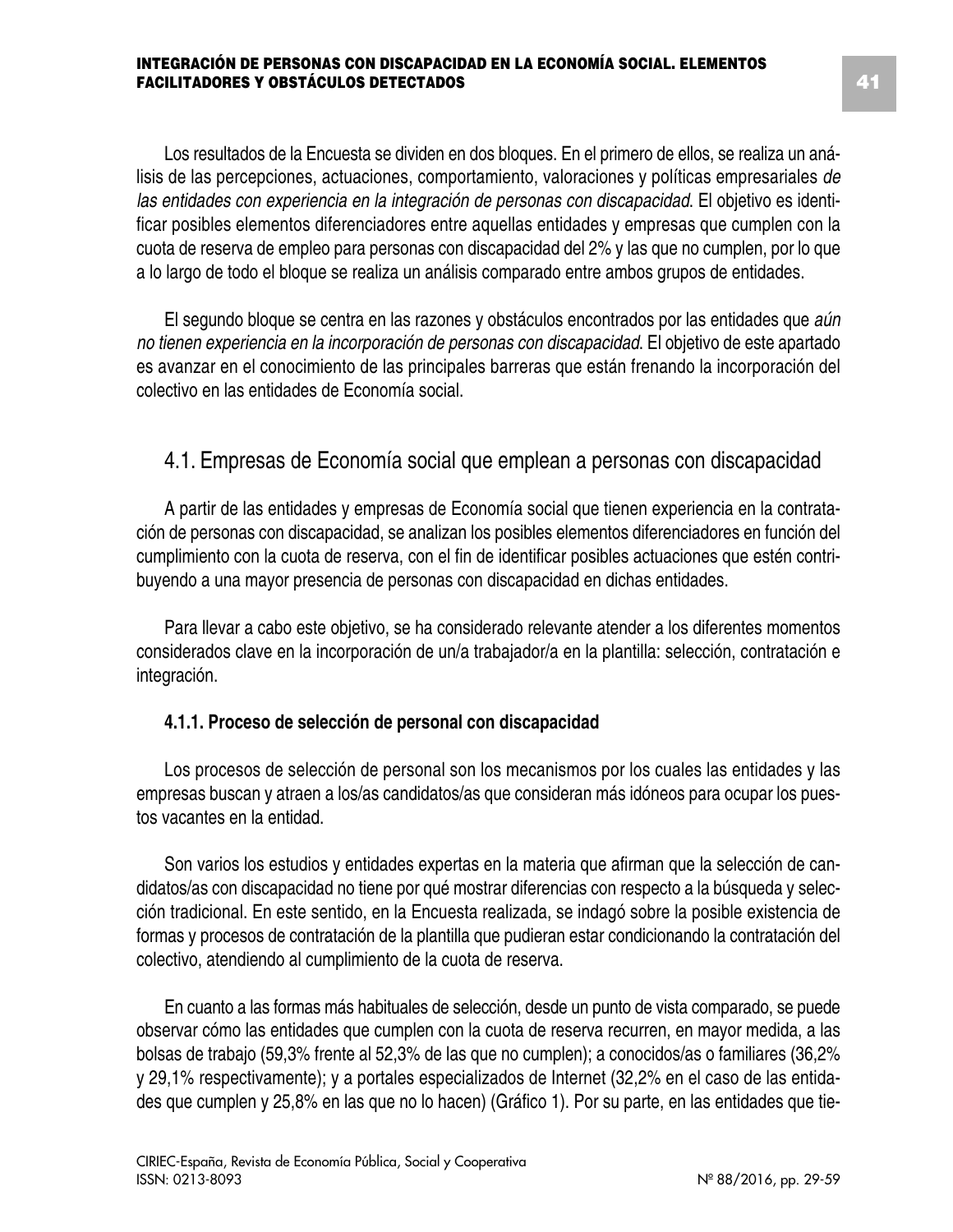nen menos de un 2% de personas con discapacidad, resulta llamativo el mayor uso de la propia plantilla como forma de selección (44,4% frente al 40,1% en el caso de las que cumplen con la cuota), así como de Empresas de Trabajo Temporal (ETT'S).

#### **Gráfico 1. Formas más habituales de selección de personal según cumplimiento de la cuota. Porcentaje sobre el total de cada grupo**



FUENTE: Encuesta sobre el cumplimiento de la cuota de reserva para PCD en la Economía Social.

En relación con esta cuestión, las formas y procesos utilizados por ambos grupos de entidades (las que cumplen con la cuota y las que no) son similares, existiendo solamente pequeñas diferencias<sup>4</sup> en el grado de utilización, que no son estadísticamente significativas.

Además, se observa que una gran mayoría de las entidades de la Economía social tiene algún tipo de política, procedimiento o protocolo de selección y contratación, más o menos formalizado, dirigido a favorecer la igualdad de oportunidades (78,8% del total) (Tabla 3). La existencia de estas políticas dirigidas a potenciar la igualdad de oportunidades y a evitar la discriminación de diversos colectivos, parece tener una relación positiva con la contratación de personas con discapacidad: el 82,6% de las entidades que cumplen con la cuota dispone de procedimientos o políticas de igualdad, frente al 74,4% de las que no cumplen.

<sup>4.-</sup> El estadístico Chi-cuadrado calculado para comparar la independencia de la variable "cumplimiento de la cuota" frente a las diferentes formas de selección de personal tiene p-valores asociados superiores en todos los casos a 0,11, lo que supone con un una probabilidad mayor del 90% se puede rechazar la hipótesis nula de independencia y, por lo tanto, aceptar que no existen diferencias entre las empresas en *función del cumplimiento de la cuota.*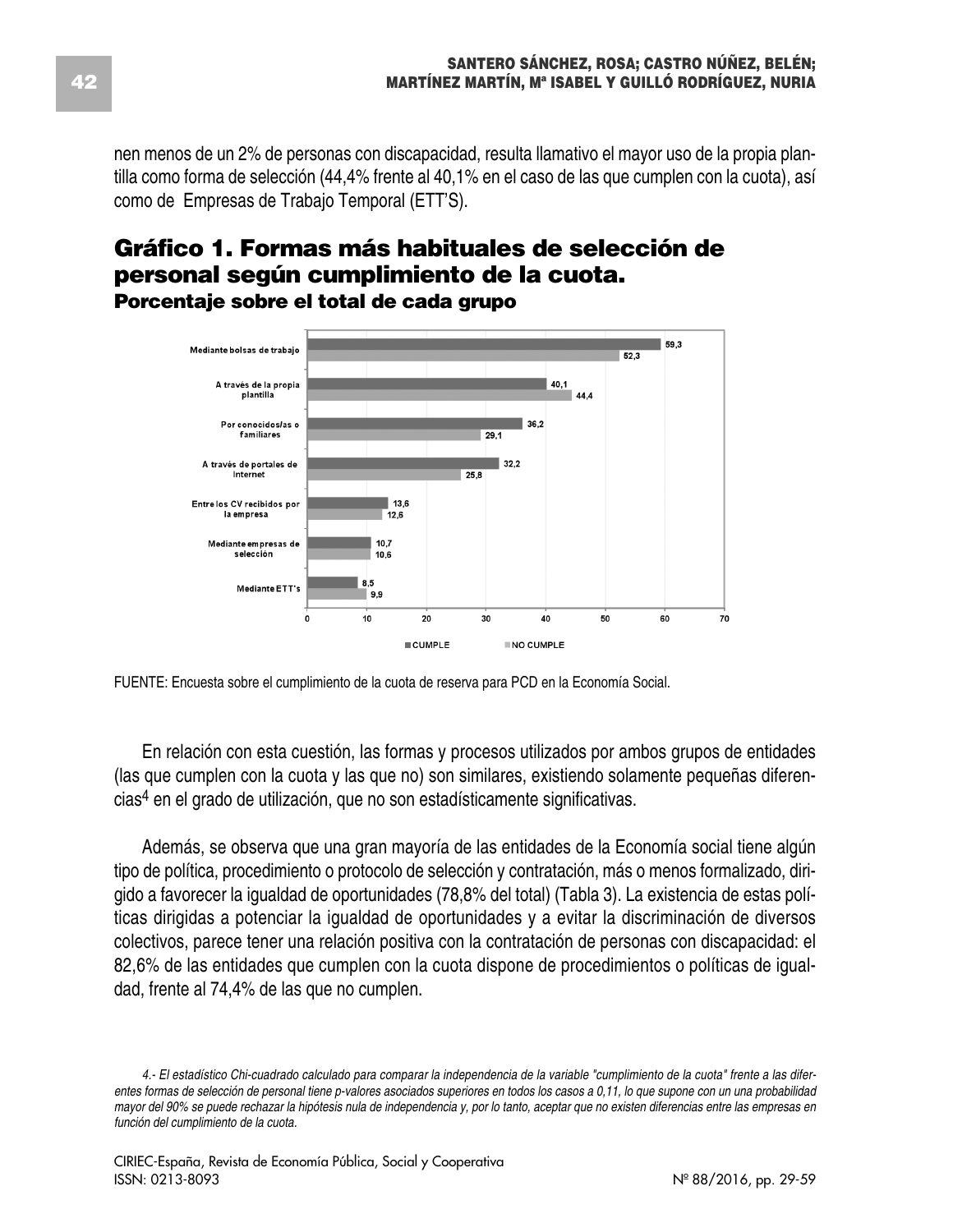#### **Tabla 3. Existencia de políticas de selección y contratación que favorezcan la igualdad de oportunidades según cumplimiento de la cuota. Porcentaje sobre el total de cada grupo**

|                                                                            | Cumplen | No cumplen    |
|----------------------------------------------------------------------------|---------|---------------|
| Sí y, además, existen mecanismos de seguimiento y garantía de su ejecución | 59.3    | 54,2          |
| Sí, pero no se realiza seguimiento                                         | 4.1     | 4,9           |
| Sí, pero no formalizado                                                    | 19.2    | 15,3          |
| No.                                                                        | 17.4    | 25.7          |
| Estadístico Chi-cuadrado (p-valor)                                         |         | 4,020 (0,403) |

FUENTE: Encuesta sobre el cumplimiento de la cuota de reserva para PCD en la Economía Social.

Es interesante resaltar que las entidades que cumplen con la cuota no sólo han formalizado estas políticas sino que, además, realizan seguimiento de las mismas y establecen garantías para su adecuada ejecución en mayor medida (59,3% frente al 54,2% de las empresas que no cumplen), aunque estas diferencias no son estadísticamente significativas (p-valor asociado al estadístico Chi-cuadrado de 0,403).

#### **4.1.2. Proceso de contratación de personal con discapacidad**

Conocer cuáles han sido las principales motivaciones que han contribuido a la contratación de personas con discapacidad es un elemento esencial de cara a diseñar estrategias que favorezcan su incorporación en el mercado laboral. En este sentido, en la Encuesta se recabó información sobre los elementos que facilitaron la contratación de personas con discapacidad y se pidió a las entidades y empresas que priorizaran los de mayor influencia.

El cumplimiento de la obligación legal de contratación es el motivo esgrimido con mayor frecuencia, tanto por las entidades que cumplen con la cuota (46,9%) como por las que no lo hacen (62,6%). En segundo lugar, también en ambos casos, se menciona la posibilidad de beneficiarse de ayudas y/o desgravaciones fiscales vinculadas a la contratación de personas con discapacidad (19,2% y 27,3% respectivamente) (Tabla 4).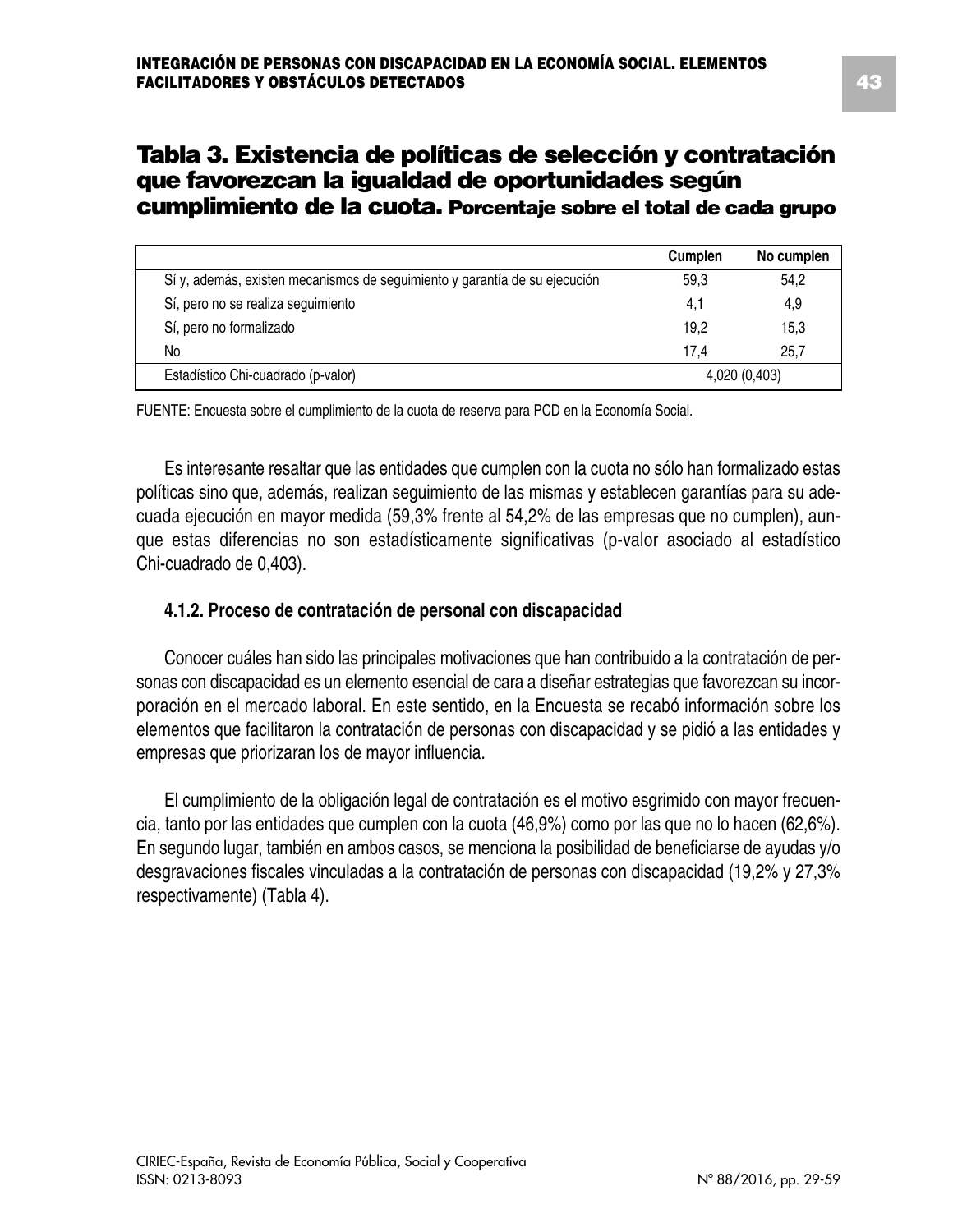### **Tabla 4. Principales motivaciones para la contratación de personas con discapacidad según cumplimiento de la cuota. Porcentaje sobre el total de cada grupo**

|                                                                                | Cumplen | No cumplen | Chi-cuadrado      |
|--------------------------------------------------------------------------------|---------|------------|-------------------|
|                                                                                |         |            | (p-valor)         |
| Cumplimiento de la obligación legal                                            | 46.9    | 62.6       | $6,303* (0,008)$  |
| Ayudas y/o desgravaciones                                                      | 19.2    | 27.3       | $2,398**$ (0,082) |
| Razones de índole personal                                                     | 19.2    | 11.1       | $3,051**$ (0,055) |
| Los equipos diversos mejoran la competitividad de la empresa                   | 16.4    | 11.2       | 1,351 (0,163)     |
| Mejorar la imagen y la RSC de la empresa                                       | 13.0    | 13.3       | 0,004(0,544)      |
| Los/as trabajadores/as con discapacidad tienen mayor motivación y/o compromiso | 12.4    | 8,2        | 1,181 (0,189)     |

Nota: \* diferencias estadísticamente significativas al 99% de probabilidad y \*\* al 95% de probabilidad. FUENTE: Encuesta sobre el cumplimiento de la cuota de reserva para PCD en la Economía Social.

Por otro lado, también es importante ahondar en qué elementos son considerados como facilitadores a la hora de la contratación por parte de las entidades de Economía social y qué prioridad se otorga a cada uno de ellos.

La presencia previa de personas con discapacidad en la plantilla parece ser el aspecto que cobra mayor peso para las entidades que cumplen con la cuota de reserva (39,0%) y también es al que se otorga mayor importancia (Tabla 5). Este aspecto es de especial interés, ya que no sucede así en el caso de las entidades que no cumplen, donde el que más relevancia cobra (tanto en porcentaje de entidades que lo consideran como un elemento facilitador como en la prioridad otorgada por las mismas) es la afirmación de que la discapacidad no es un criterio que sea tenido en cuenta en el proceso de contratación (41,4%).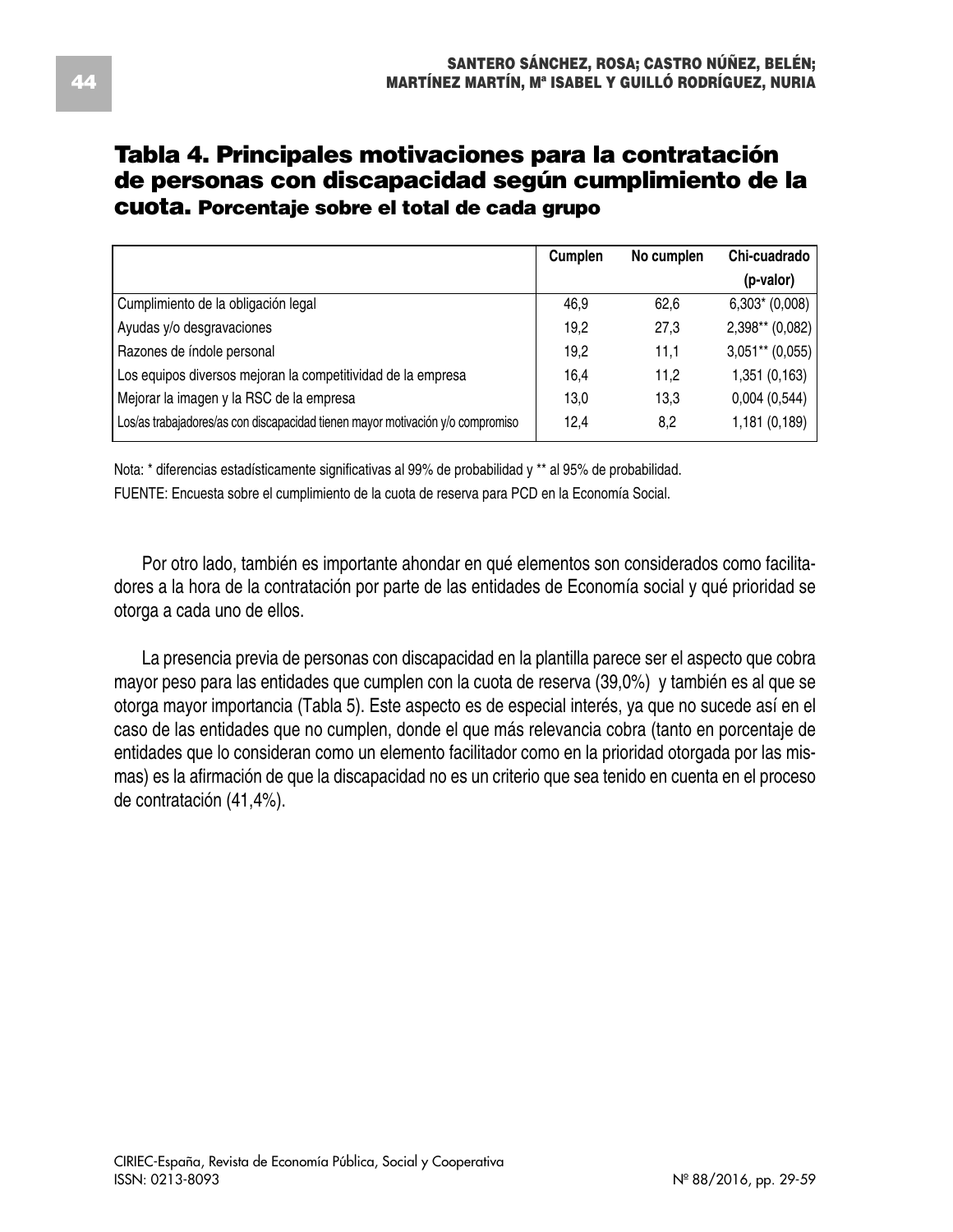### **Tabla 5. Elementos facilitadores en la contratación de personas con discapacidad según cumplimiento de la cuota. Porcentaje sobre el total de cada grupo**

|                                                                 | Cumplen | No cumplen | Chi-cuadrado      |
|-----------------------------------------------------------------|---------|------------|-------------------|
|                                                                 |         |            | (p-valor)         |
| La discapacidad no ha sido tenida en cuenta                     | 33.3    | 41.4       | 1,794 (0,114)     |
| En la plantilla ya había PCD y la experiencia era y es positiva | 39,0    | 21.2       | $9,124*(0,002)$   |
| El contacto con agentes de inserción                            | 24,9    | 26.5       | 0,093(0,434)      |
| La realización de prácticas en la empresa de PCD                | 15.3    | 6,1        | $5,098**$ (0,016) |
| La experiencia positiva de otras empresas                       | 10.2    | 8,1        | 0,325(0,367)      |

Nota: \* diferencias estadísticamente significativas al 99% de probabilidad y \*\* al 95% de probabilidad. FUENTE: Encuesta sobre el cumplimiento de la cuota de reserva para PCD en la Economía Social.

Otros elementos facilitadores son el contacto con agentes de inserción, y el conocimiento de experiencias positivas en la contratación de este colectivo por parte de otras entidades del sector.

Merece la pena destacar que existen diferencias estadísticamente significativas en función del cumplimiento de la cuota a la hora de considerar experiencias previas de contratación y de prácticas de las PCD. En el caso de las empresas que cumplen, el 39% considera que es un elemento facilitador que haya experiencia previa en contratación (frente al 21,2% de las empresas que no cumplen), y el 15,3% incluye también la realización de prácticas en la empresa (frente al 6,1%).

Por otro lado, la Encuesta también ha preguntado por los principales obstáculos que las entidades han encontrado a la hora de contratar a personas con discapacidad.

Contrariamente a lo que cabría esperar, las entidades que cumplen con la cuota han encontrado más obstáculos a la contratación de personas con discapacidad (36,2%) que las que no la cumplen (21,2%), siendo estas diferencias estadísticamente significativas al 90% de probabilidad (Chi-cuadrado: 2,773 con p-valor de 0,063) (Gráfico 2 y Gráfico 3). En cuanto a los tipos de obstáculos identificados por las que han señalado haber encontrado alguna dificultad en el proceso de contratación, la principal barrera a la que se han enfrentado es la dificultad de encontrar candidatos/as con discapacidad (señalada por un 20,3% de las entidades que cumplen con la cuota frente al 11,3% de las que no cumplen), siendo estas diferencias estadísticamente significativas al 95% de probabilidad (Chi-cuadrado: 3,698 con p-valor de 0,037).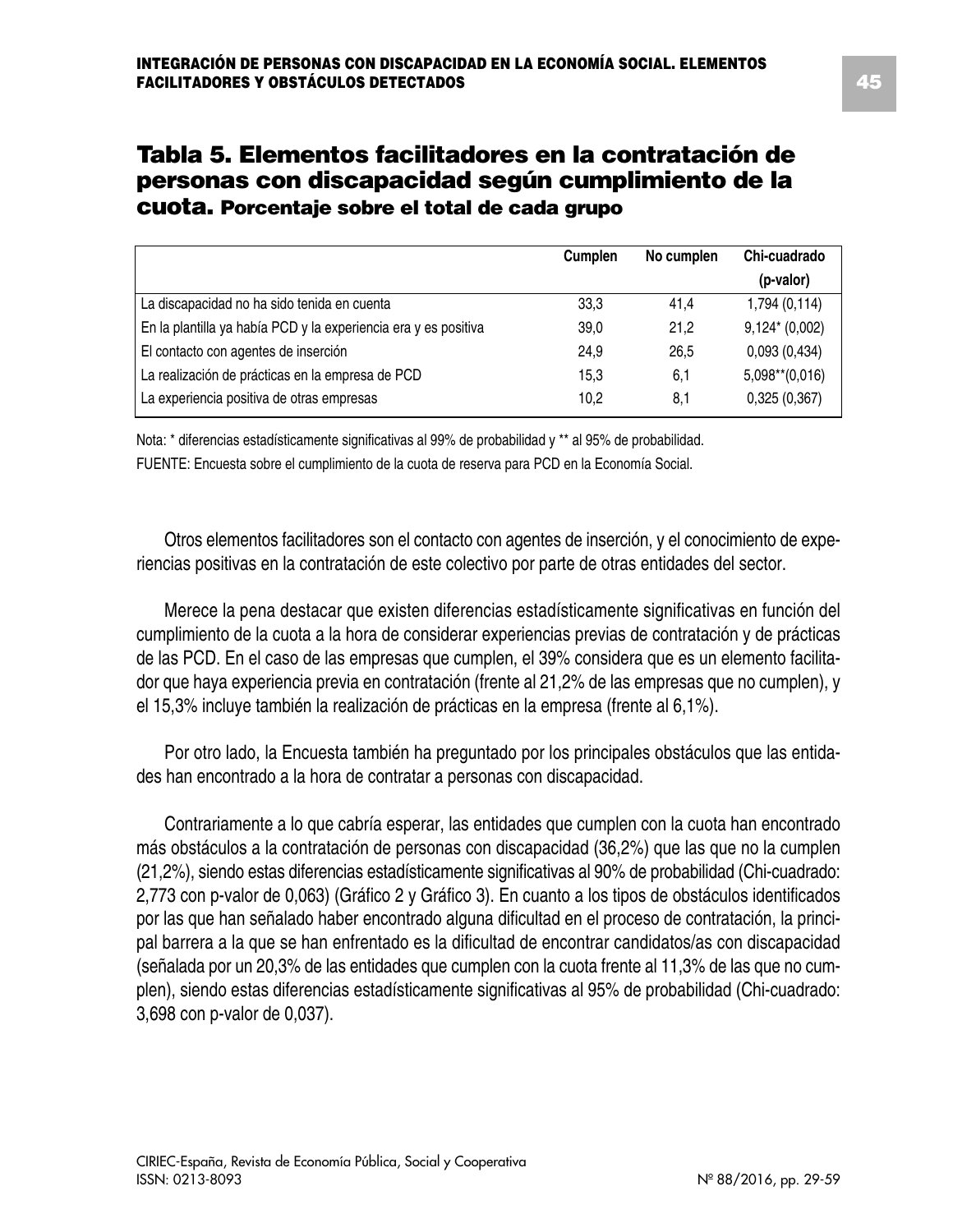#### **Gráfico 2. Barreras encontradas en la contratación de personas con discapacidad. Porcentaje sobre el total de entidades que cumplen con la cuota**



Empresas que cumplen con la cuota de reserva de empleo para PCD

Le sigue en importancia, el desconocimiento sobre las implicaciones que puede conllevar contratar a este colectivo, obstáculo señalado por un 5,1% de las entidades que cumplen y un 2,0% de las que no lo hacen; y la existencia de barreras tecnológicas y arquitectónicas, también señaladas como un obstáculo por el 4,9% de las entidades que cumplen, mientras que un 2% de las que no cumplen señalan las barreras arquitectónicas como un obstáculo pero ninguna identifica las barreras tecnológicas como tal. La valoración de estos obstáculos es independiente<sup>5</sup> del cumplimiento de la cuota (se rechaza la hipótesis nula para valores inferiores al 90% de probabilidad).

FUENTE: Encuesta sobre el cumplimiento de la cuota de reserva para PCD en la Economía Social.

<sup>5.-</sup> Los valores de los estadísticos chi-cuadrado y sus correspondientes p-valores son: 1,556 (0,178) para el obstáculo que valora el desconocimiento de las implicaciones de contratar a PCD, 2,848 (0,106) para las barreras tecnológicas y 0,017 (0,630) para las barreras arqui*tectónicas.*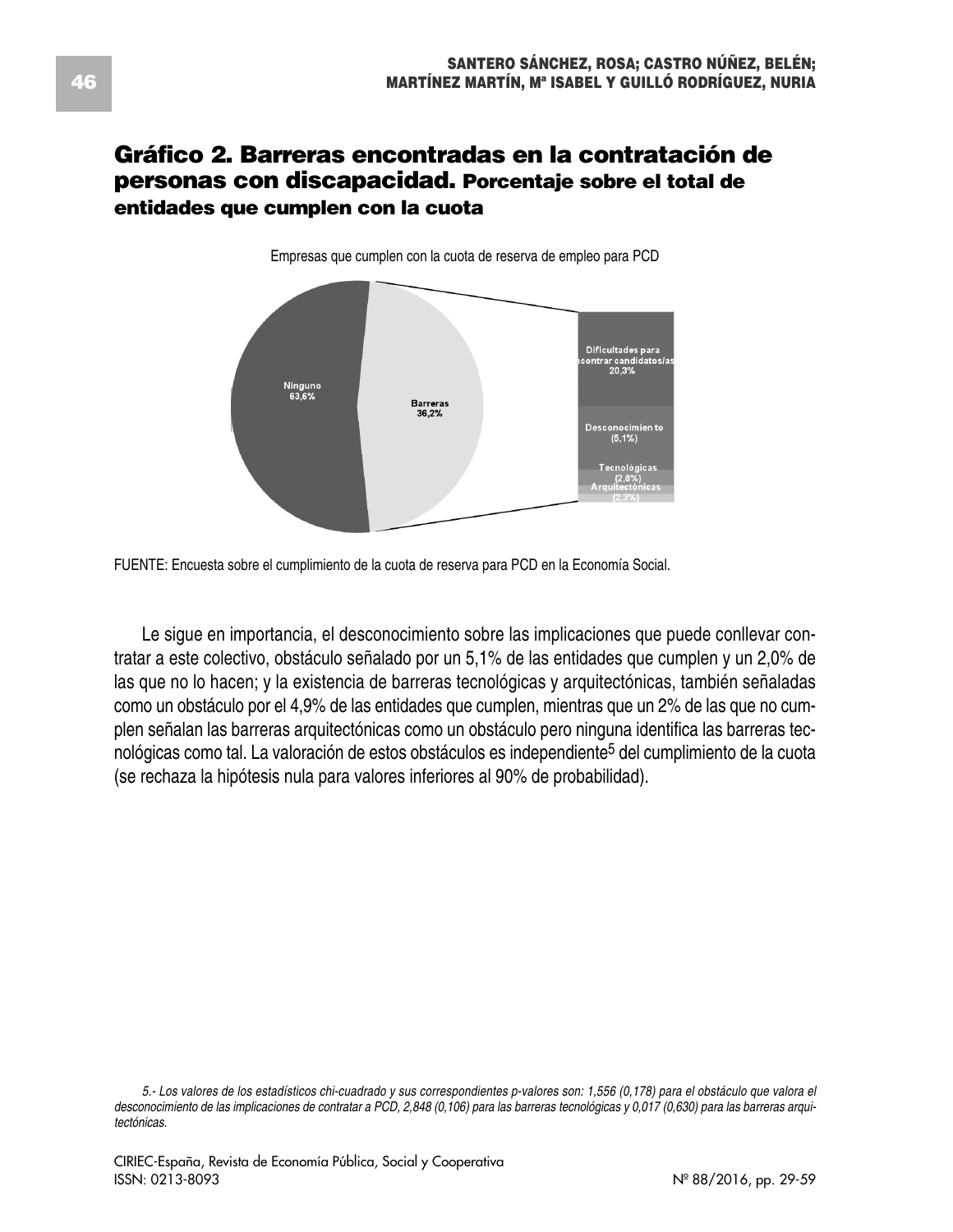#### **Gráfico 3. Barreras encontradas en la contratación de personas con discapacidad. Porcentaje sobre el total de entidades que no cumplen con la cuota**



Empresas que no cumplen con la cuota de reserva de empleo para PCD

Y, en cuanto a la relevancia otorgada por las entidades a estos obstáculos hay coincidencia entre las entidades que cumplen con la cuota y las que no la hacen. Así, el 85% de las primeras y el 83,3% de las segundas señala que el principal obstáculo a la contratación es la dificultad para encontrar candidatos/as con discapacidad; mientras, el desconocimiento de la discapacidad es señalado como principal obstáculo por el 15,0% de las entidades que cumplen y el 16,7% de las que no lo hacen.

Este último aspecto puede ser relevante para la realización de actuaciones dirigidas a la incorporación en las entidades de Economía social de nuevos/as trabajadores/as con discapacidad ya que, por un lado, las entidades parecen desconocer dónde acudir a la hora de encontrar candidatos/as (plataformas, entidades y/o portales especializados) y, por otro, parece que no está llegando a las empresas un número suficiente de currícula de este colectivo. Además, un porcentaje aún importante de entidades sigue encontrando en el desconocimiento de la discapacidad una barrera a la contratación, por lo que, en cualquier caso, parecen necesarias actuaciones de acercamiento entre la Economía social y el ámbito de la discapacidad.

Por otro lado, aunque no parece ser uno de los principales obstáculos, en la encuesta se preguntó si la incorporación de personas con discapacidad había implicado la necesidad de realizar algún tipo de adaptación. El 39% de las entidades o empresas que cumplen con la cuota sí había realizado alguna adaptación frente al 22% de las que no cumplen. Además, en cuanto al tipo de adaptaciones más frecuentes, la eliminación de barreras arquitectónicas (49,3% y 40,9%) y la adquisición de

FUENTE: Encuesta sobre el cumplimiento de la cuota de reserva para PCD en la Economía Social.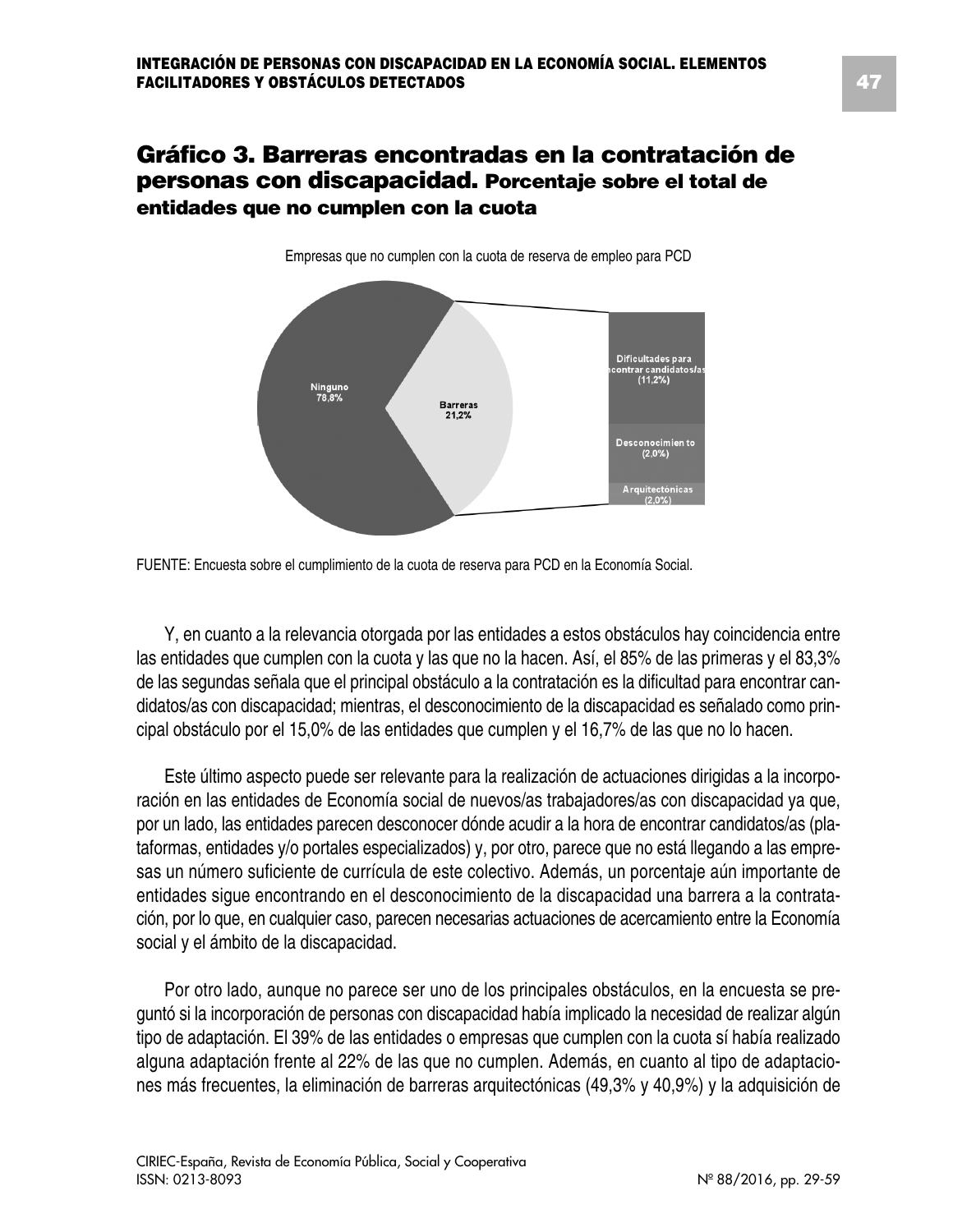equipos informáticos adaptados (46,4% y 31,8%) son las actuaciones más realizadas, tanto por las entidades que cumplen como por las que no lo hacen (Tabla 6). Las diferencias presentadas entre las empresas en función del cumplimiento de la cuota no son estadísticamente significativas.

### **Tabla 6. Realización de adaptaciones vinculadas a la contratación de personas con discapacidad según cumplimiento de la cuota. Porcentaje sobre el total de entidades de cada grupo**

|                                                                          | Cumplen | No cumplen | Chi-cuadrado |
|--------------------------------------------------------------------------|---------|------------|--------------|
|                                                                          |         |            | (p-valor)    |
| Eliminación de barreras arquitectónicas                                  | 49.3    | 40,9       | 0,468(0,331) |
| Adquisición de equipo informático adaptado                               | 46.4    | 31.8       | 1,444(0,170) |
| Eliminación de barreras tecnológicas (adaptación de hardware o software) | 32,4    | 18.2       | 1,625(0,158) |

FUENTE: Encuesta sobre el cumplimiento de la cuota de reserva para PCD en la Economía Social.

#### **4.1.3. Proceso de incorporación e integración de personal con discapacidad**

Una vez analizados los elementos de mayor relevancia en la selección y contratación de personas con discapacidad por parte de las entidades de la Economía social, el análisis se centra en el proceso de incorporación y adaptación al puesto de trabajo.

En relación con los principales factores facilitadores en la incorporación e integración de las personas con discapacidad en sus puestos de trabajo, la designación de un/a compañero/a como figura de apoyo o contacto es considerada por un 43,5% de las entidades que cumplen con la cuota de reserva como uno de los factores facilitadores de la integración (cuestión señalada por el 37,4% de las que no cumplen, no presentando diferencias estadísticamente significativas respecto a las que cumplen) (Tabla 7).

Un 36,7% de las empresas que cumplen señala la existencia de servicios de apoyo durante el proceso de aprendizaje y adaptación al puesto como una actuación que facilita la integración (frente al 14,1% de las que no cumplen) y un 24,3% señala las acciones formativas sobre discapacidad dirigidas a la plantilla y a la dirección como otro elemento que contribuye a mejorar la incorporación (porcentaje, en este caso, que desciende a tan sólo el 4,1% en el caso de las empresas que no cumplen). Este último aspecto es especialmente importante ya que, como se verá más adelante en este apartado, son aún minoría las entidades de Economía social que realizan acciones formativas sobre discapacidad. Por el contrario, es interesante resaltar que casi la mitad de las entidades que no cumplen con la cuota señalan que no consideran necesario realizar ninguna actuación específica (48,5%), porcentaje que desciende al 27,1% en el caso de las que sí cumplen. Respecto a estos tres elementos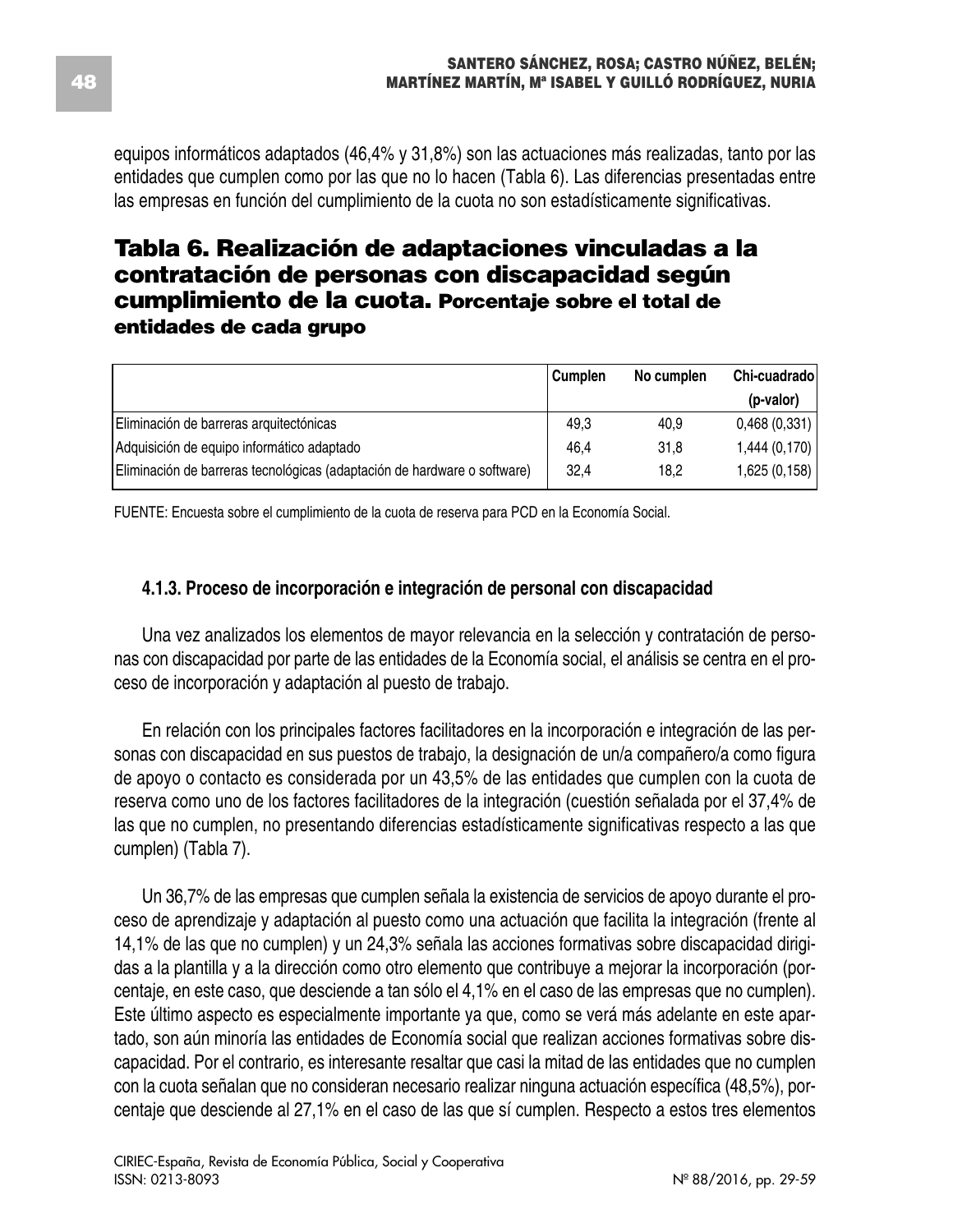facilitadores de la incorporación e integración del colectivo, las diferencias que presentan las empresas en función del cumplimiento de la cuota son estadísticamente significativas como muestran los valores de los correspondientes estadísticos.

### **Tabla 7. Principales elementos facilitadores de la incorporación e integración de las personas con discapacidad según cumplimiento de la cuota. Porcentaje sobre el total de entidades del grupo**

|                                                                                                          | Cumplen | No cumplen | Chi-cuadrado     |
|----------------------------------------------------------------------------------------------------------|---------|------------|------------------|
|                                                                                                          |         |            | (p-valor)        |
| La designación de un compañero/a como figura de contacto o apoyo                                         | 43.5    | 37,4       | 0,984(0,194)     |
| No han sido necesarias actuaciones especiales                                                            | 27,1    | 48.5       | $10,408*(0,001)$ |
| La existencia de servicios/personas de apoyo durante el proceso de<br>aprendizaje y adaptación al puesto | 36.7    | 14.1       | 15,847* (0,000)  |
| La realización de acciones formativas sobre discapacidad                                                 | 24.3    | 4.1        | 18,185* (0,000)  |

Nota: \*diferencias estadísticamente significativas al 99% de probabilidad.

FUENTE: Encuesta sobre el cumplimiento de la cuota de reserva para PCD en la Economía Social.

Por otro lado, preguntadas por las barreras u obstáculos a la incorporación de personas con discapacidad, la gran mayoría de las entidades no encuentran ningún tipo de dificultad en el proceso de integración (82,2%). El porcentaje de entidades y empresas que no cumplen con la cuota y que declara no haber encontrado ningún obstáculo es más de diez puntos porcentuales superior al porcentaje de las que sí cumplen (88,9% y 78,5% respectivamente), en línea con lo que ocurría en el proceso de contratación, donde las empresas que no cumplen también declaraban, en mayor proporción, no haber encontrado ningún obstáculo o barrera (Gráfico 4).

En cuanto a los obstáculos encontrados, tan sólo un 7,6% del conjunto de entidades se ha enfrentado a dificultades relacionadas con la adaptación de la persona con discapacidad al puesto (el 10,2% de las entidades que cumplen y el 3,1% de las que no lo cumplen); un 6,9% ha encontrado barreras emocionales (el 9,6% de las empresas y entidades que cumplen y el 3,1% de las que no). En ambos tipos de obstáculos las diferencias entre empresas en función del cumplimiento de la cuota son estadísticamente significativas (chi-cuadrado 4,519 con p-valor de 0,025 para las dificultades asociadas a la adaptación al puesto de trabajo, y chi-cuadrado de 5,697 con p-valor de 0,012 para las barreras emocionales).

Un 3,3% se ha enfrentado a barreras físicas (el 4,0% de las entidades que no cumplen con la cuota y el 2,8% de las que sí lo hacen) y las barreras arquitectónicas y las relacionadas con la aceptación de la persona con discapacidad por compañeros/as o superiores solamente son identificadas como un obstáculo por un 2,5% y las diferencias no estadísticamente significativas.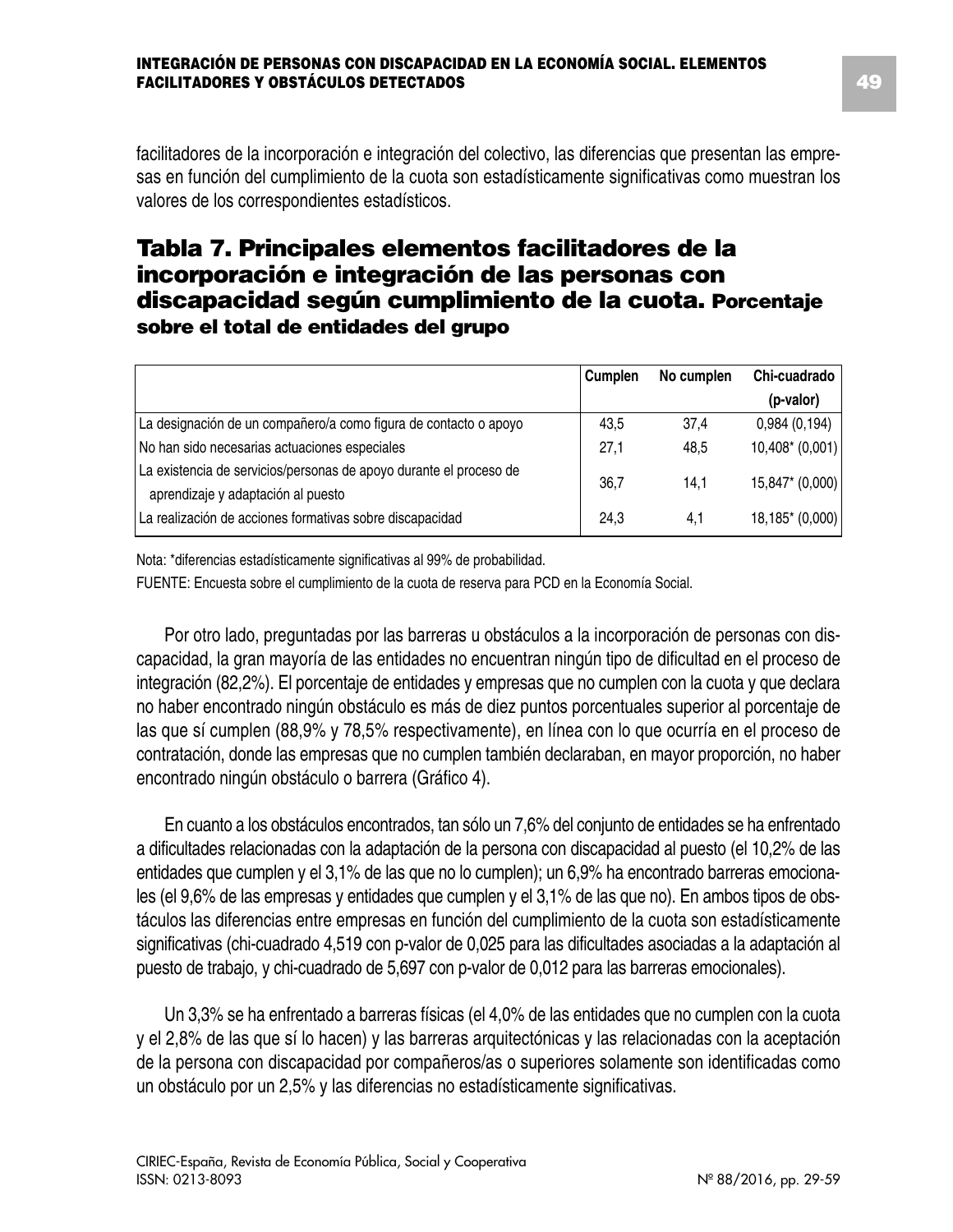### **Gráfico 4. Obstáculos encontrados en el proceso de incorporación e integración de las personas con discapacidad según cumplimiento de la cuota. Porcentaje sobre el total de entidades de cada grupo**



FUENTE: Encuesta sobre el cumplimiento de la cuota de reserva para PCD en la Economía Social.

Por otra parte, la literatura especializada en la materia identifica la falta de conocimiento sobre la discapacidad como uno de los principales obstáculos a la contratación e incorporación de este colectivo en entidades y empresas, hecho que parece confirmado si observamos algunos de los resultados obtenidos por esta Encuesta (Gráficos 2 y 3).

En este sentido, la realización de actuaciones específicas de cara a formar a los/as trabajadores/as de las entidades y empresas, así como a los/as directivos/as sobre qué es la discapacidad, los distintos tipos y grados existentes y sobre las capacidades de este colectivo, puede ejercer como facilitador a la hora de solventar posibles obstáculos generados por el desconocimiento o por la existencia de estereotipos negativos o prejuicios sobre el desempeño laboral del colectivo.

A continuación, se ofrece información relativa al grado de realización de acciones formativas<sup>6</sup> en esta materia por parte de las entidades de la Economía social que cumplen y no cumplen con la cuota. Así, alrededor de la mitad de las empresas de Economía social que cumplen con la cuota no realiza ningún tipo de formación específica sobre la discapacidad (56,5%); y, en el caso de las que no cum-

<sup>6.-</sup> No se presenta el contraste de independencia en función del cumplimiento de la cuota por un número bajo de respuestas en algunos *items que invalida la fiabilidad estadística del mismo.*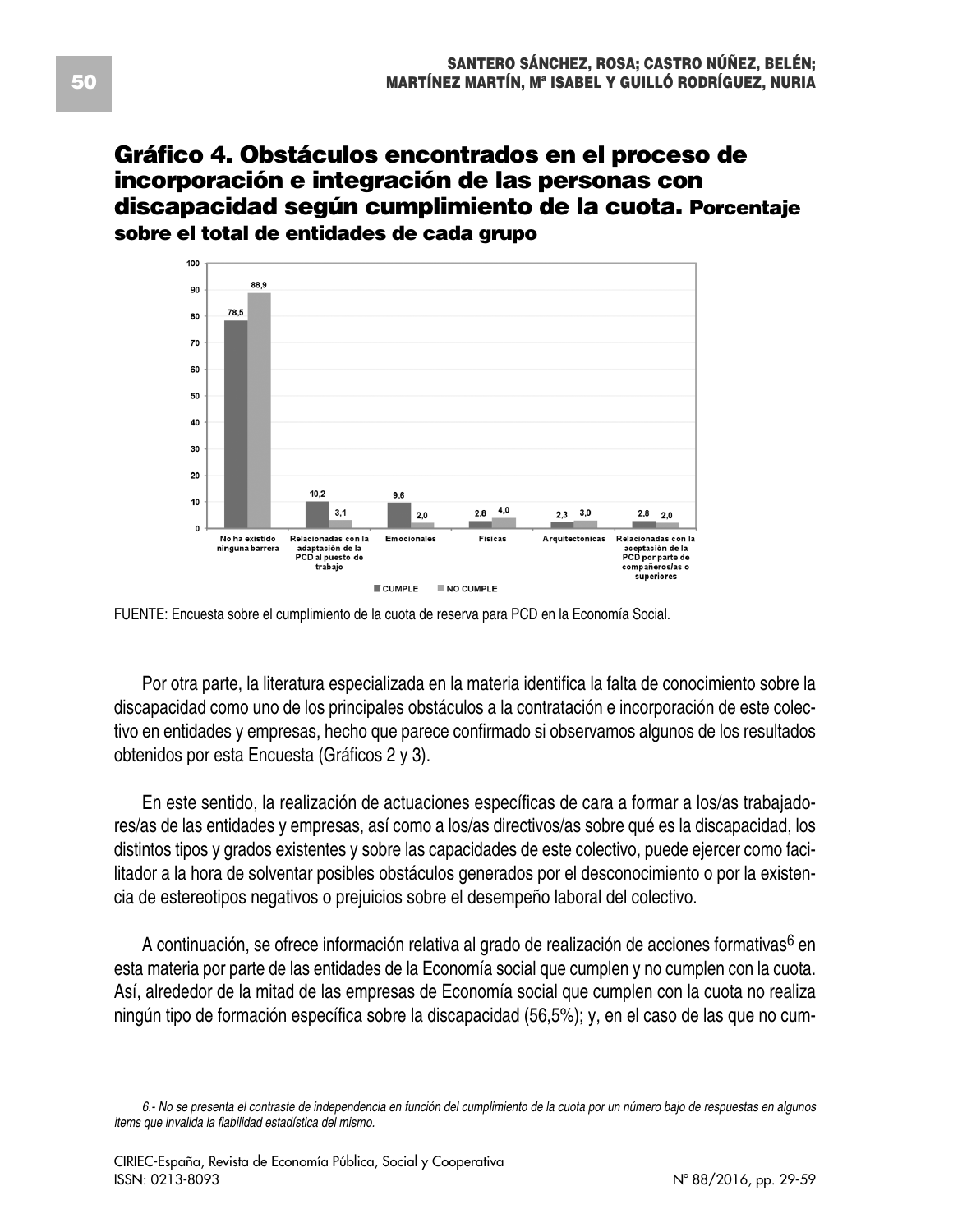plen con la cuota, el porcentaje se eleva hasta el 75,8% (Tabla 8). Entre las que sí ofrecen formación predominan las que lo hacen al conjunto de la entidad (tanto a directivos/as como a trabajadores/as), porcentaje situado en el 31,6% en el caso de las que sí cumplen con la cuota y en el 20,2% de las que no lo hacen.

Por último, otro aspecto interesante es conocer si las entidades tienen previstas y articuladas actuaciones y/o políticas de promoción o progresión profesional de sus trabajadores/as y, si en estas, se tiene en cuenta específicamente la promoción<sup>7</sup> de los/as trabajadores/as con discapacidad.

### **Tabla 8. Realización de acciones de formación sobre discapacidad según cumplimiento de la cuota. Porcentaje sobre el total de entidades de cada grupo**

|                                                                       | Cumplen | No cumplen |
|-----------------------------------------------------------------------|---------|------------|
| No lleva a cabo acciones de formación sobre discapacidad              | 56.5    | 75.8       |
| Lleva a cabo programas de formación para empleados/as y directivos/as | 31.6    | 20,2       |
| Lleva a cabo programas de formación dirigidos sólo a empleados/as     | 11.3    | 4,0        |
| Lleva a cabo programas de formación dirigidos sólo a directivos/as    | 0.6     | 0,0        |

FUENTE: Encuesta sobre el cumplimiento de la cuota de reserva para PCD en la Economía Social.

En este sentido, casi la mitad de las entidades no dispone de ninguna política o procedimiento relacionado con la promoción profesional de los/as trabajadores/as con discapacidad: el 49,5% de las empresas que no cumplen y el 43,4% de las que sí lo hacen y cerca de un 27% adicional utiliza la misma política de promoción que para el resto de la plantilla (Gráfico 5). Además, algunas establecen mecanismos de seguimiento de esas políticas para comprobar su correcto funcionamiento.

7.- No se presenta el contraste de independencia en función del cumplimiento de la cuota por un número bajo de respuestas en algunos *items que invalida la fiabilidad estadística del mismo.*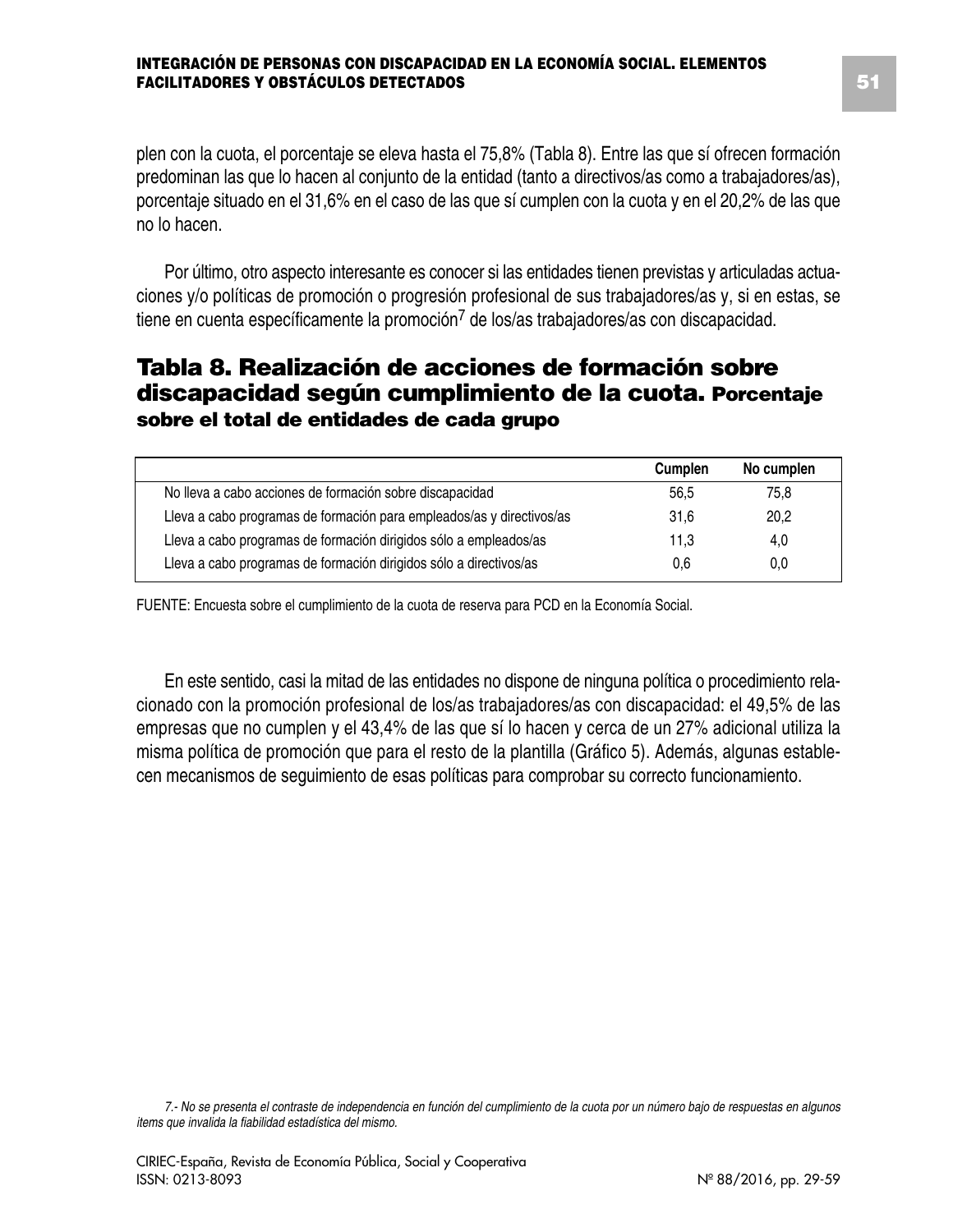### **Gráfico 5. Realización de políticas o procedimientos de promoción de los/as trabajadores/as con discapacidad según cumplimiento de la cuota. Porcentaje sobre el total de entidades de cada grupo**



FUENTE: Encuesta sobre el cumplimiento de la cuota de reserva para PCD en la Economía Social.

Aunque casi la mitad de las empresas no disponen de políticas específicas de promoción de los/as trabajadores/as con discapacidad, las empresas pueden disponer de políticas transversales, donde se defienda la igualdad de oportunidades y la accesibilidad universal en sus estatutos, códigos éticos u otros, de forma genérica.

En este sentido, la mayoría de las empresas de la Economía social incluyen esta cuestión en sus estatutos o manuales aunque, desde un punto de vista comparado, existen notables diferencias entre las empresas que cumplen con la cuota de reserva y las que no lo hacen, siendo estas diferencias estadísticamente significativas (Tabla 9). Así, el 41,3% de las empresas que no cumplen con la cuota no contemplan la discapacidad en sus manuales, frente a tan sólo el 24,5% de las que sí la cumplen. Además, las empresas que cumplen tienen previstas estrategias formalizadas de inclusión y gestión de la discapacidad (60,9%) en mayor medida que las que no cumplen (39,1%). Estas últimas, por el contrario, incluyen, en mayor medida, la discapacidad en estrategias y políticas más amplias (19,6% y 14,6% respectivamente).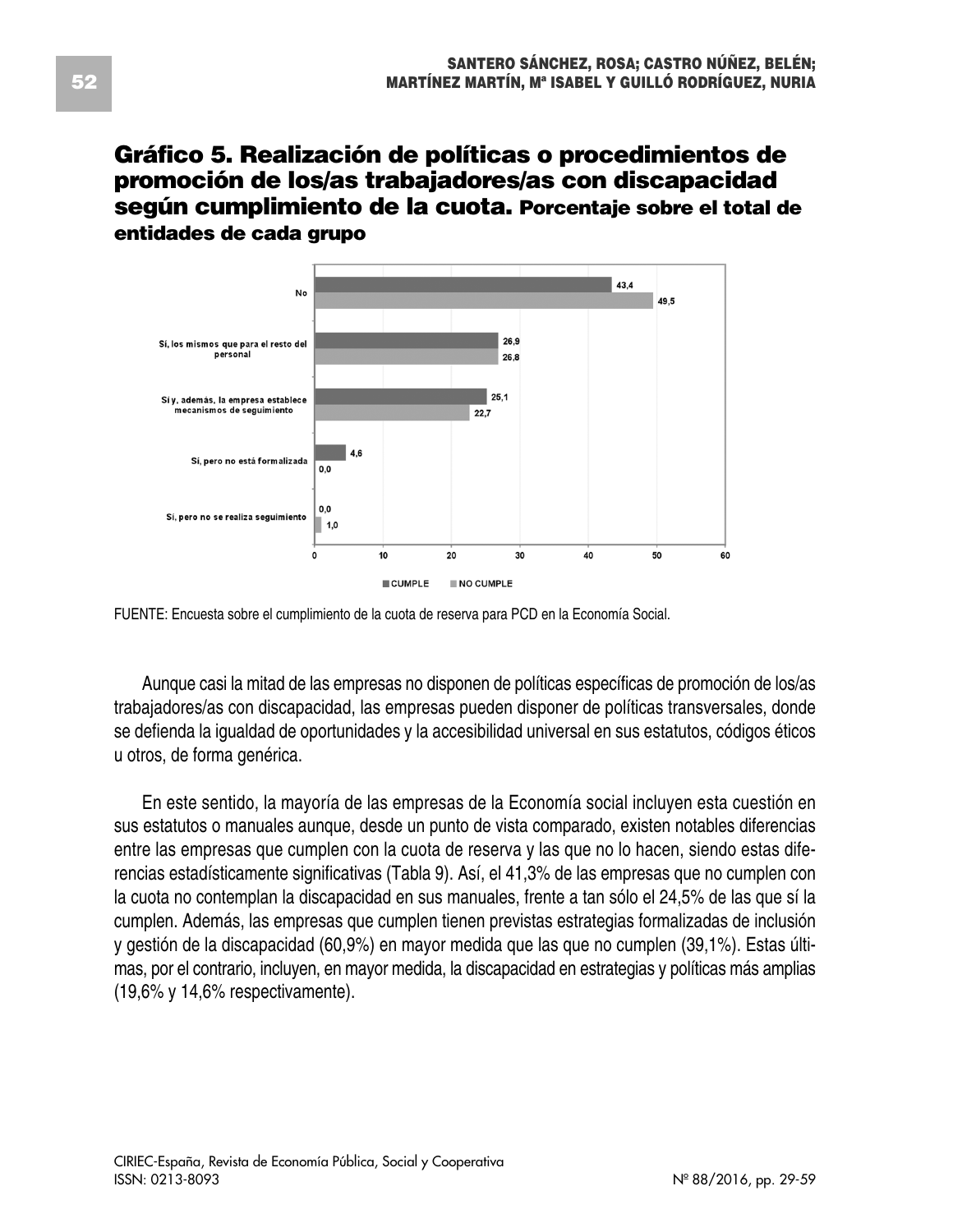### **Tabla 9. Inclusión de la igualdad de oportunidades y no discriminación en Estatutos, Código Ético u otros según cumplimiento de la cuota. Porcentaje sobre el total de entidades de cada grupo**

|                                                                                            | Cumplen | No cumplen      |
|--------------------------------------------------------------------------------------------|---------|-----------------|
| Sí. La empresa dispone de una estrategia escrita de inclusión y gestión de la discapacidad | 60.9    | 39,1            |
| Sí. Queda recogido en otras estrategias más amplias (RSC u otras)                          | 14.6    | 19.6            |
| l No se contempla                                                                          | 24.5    | 41.3            |
| Estadístico Chi-cuadrado (p-valor)                                                         |         | 16,089* (0,001) |

FUENTE: Encuesta sobre el cumplimiento de la cuota de reserva para PCD en la Economía Social.

En esta misma línea, se aprecia un mayor compromiso por parte de las entidades que cumplen con la cuota en relación con actuaciones relacionados con la mejora de la accesibilidad en la entidad que las que no cumplen, siendo las diferencias entre ambas estadísticamente significativas (Tabla 10). El 44,3% de las primeras ha desarrollado un Plan interno de actuación de mejora de la accesibilidad y ha realizado todas las actuaciones previstas en el mismo (porcentaje situado en tan sólo el 27,3% en el caso de las segundas) y un 2,8% dispone de un Plan de actuación, aunque todavía no ha realizado todas las actuaciones en él previstas (frente al 6,0% de las que no cumplen).

### **Tabla 10. Existencia de planes de actuación para mejorar la accesibilidad según cumplimiento de la cuota. Porcentaje sobre el total de entidades de cada grupo**

|                                                          | Cumplen         | No cumplen |
|----------------------------------------------------------|-----------------|------------|
| Sí. Se han realizado todas las actuaciones del Plan      | 44.3            | 27.3       |
| Sí, aunque aún no se han realizado todas las actuaciones | 2,8             | 6,0        |
| No                                                       | 52.8            | 66.7       |
| Estadístico Chi-cuadrado (p-valor)                       | 10,897* (0,004) |            |

Nota: \*diferencias estadísticamente significativas al 99% de probabilidad.

FUENTE: Encuesta sobre el cumplimiento de la cuota de reserva para PCD en la Economía social.

Sin embargo, aún son mayoría las entidades que no disponen de ningún tipo de Plan de mejora de la accesibilidad (el 52,8% de las entidades que cumplen con la cuota y el 66,7% de las que no lo hacen).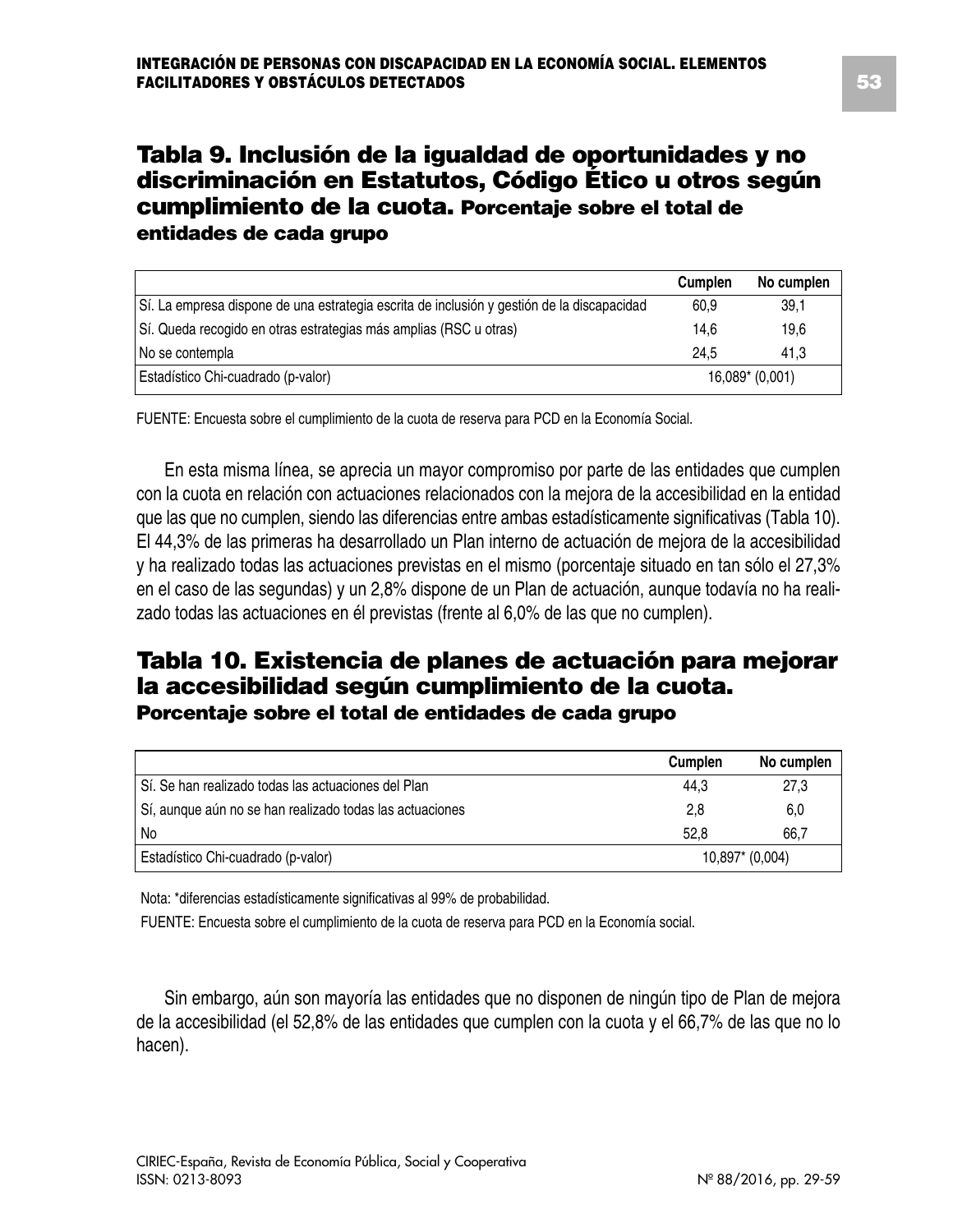### 4.2. Empresas de Economía social que no emplean a personas con discapacidad

Una vez analizados diversos aspectos relacionados con la incorporación de las personas con discapacidad desde el punto de vista de las entidades de Economía social con presencia de este colectivo en sus plantillas, se ha considerado también interesante conocer los motivos argumentados por las entidades de Economía social que no tienen ningún/a trabajador/a con discapacidad en plantilla y sobre los obstáculos argumentados como barrera a su contratación.

Los dos principales motivos esgrimidos por las entidades de Economía social para justificar la ausencia de personas con discapacidad en sus plantillas es el no haber recibido ningún currículum o candidatura (obstáculo también identificado por las entidades que emplean a personas con discapacidad) o porque los que han recibido no se ajustaban a las características de las vacantes disponibles (49,6% y 14,4% respectivamente) (Gráfico 6).

Otras razones señaladas, aunque en menor medida, por las entidades que no han contratado personas con discapacidad son: la ausencia de puestos en la entidad o empresa que puedan ser desempeñados por trabajadores/as con discapacidad (6,9%); los costes relacionados con la necesidad de adaptar los puestos de trabajo (4,4%); la percepción de que puede haber dificultades a la hora de que la persona con discapacidad pueda adaptarse correctamente a las necesidades de la entidad (4,2%) y, por último, la creencia de que la incorporación a la plantilla de personas con discapacidad puede suponer un perjuicio para la empresa en términos de productividad (2,7%).

### **Gráfico 6. Principales motivos por los que no han contratado personas con discapacidad. Porcentaje sobre el total de empresas sin trabajadores/as con discapacidad**



FUENTE: Encuesta sobre el cumplimiento de la cuota de reserva para PCD en la Economía Social.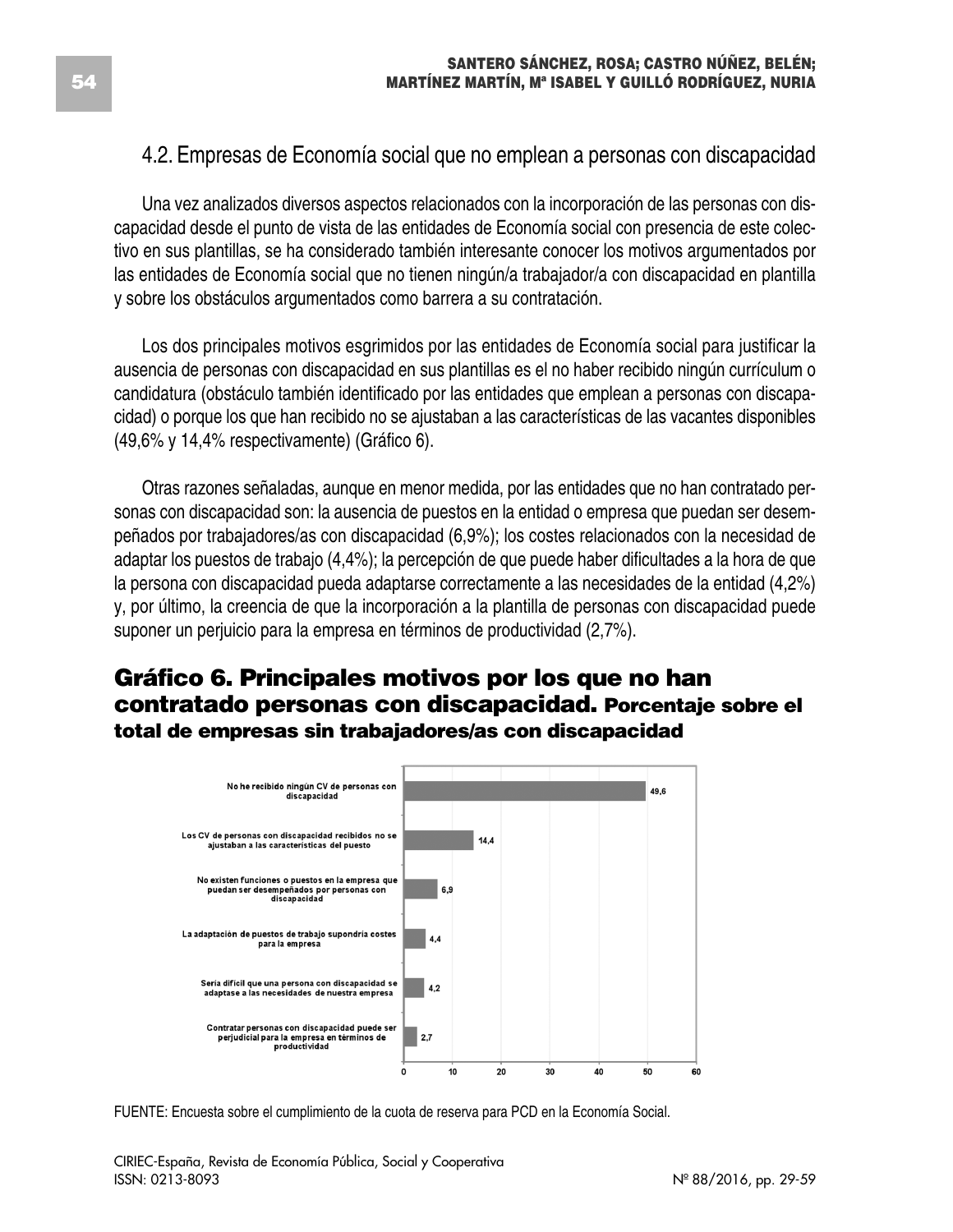Asimismo, consultadas sobre las potenciales dificultades o barreras a la incorporación de personas con discapacidad, las entidades de la Economía social que no cuentan con ninguna persona con discapacidad en sus plantillas consideran, mayoritariamente, que no existiría ningún obstáculo (63,6%) (Gráfico 7).

### **Gráfico 7. Principales obstáculos a la incorporación de personas con discapacidad. Porcentaje sobre el total de empresas sin trabajadores/as con discapacidad**



FUENTE: Encuesta sobre el cumplimiento de la cuota de reserva para PCD en la Economía Social.

Entre las empresas que sí consideran que existiría algún tipo de dificultad, el 13,6% hace referencia a barreras arquitectónicas, seguido de un 9,8% que señala las barreras físicas. Por último, un 7,3% cree que las barreras de tipo emocional podrían suponer una dificultad y un 5,6% adicional hace referencia a obstáculos vinculados a la adaptación al puesto de trabajo.

# **5.- Conclusiones**

Los resultados muestran que el 84,1% de las empresas de Economía social tiene personas con discapacidad en sus plantillas y, mayoritariamente, cumple con la cuota de reserva. Atendiendo a las características empresariales, el mayor cumplimento se observa en las empresas de mayor tamaño (el 61,7% de las cuales cumple con la cuota de reserva), en el sector de servicios sociales (75%) y por comunidades autónomas en Andalucía (74%). Conviene señalar que las empresas que no alcanzan el 2% de su plantilla con personas con discapacidad, no está necesariamente incumpliendo la Ley, ya que pueden estar aplicando las medidas alternativas contempladas en la misma.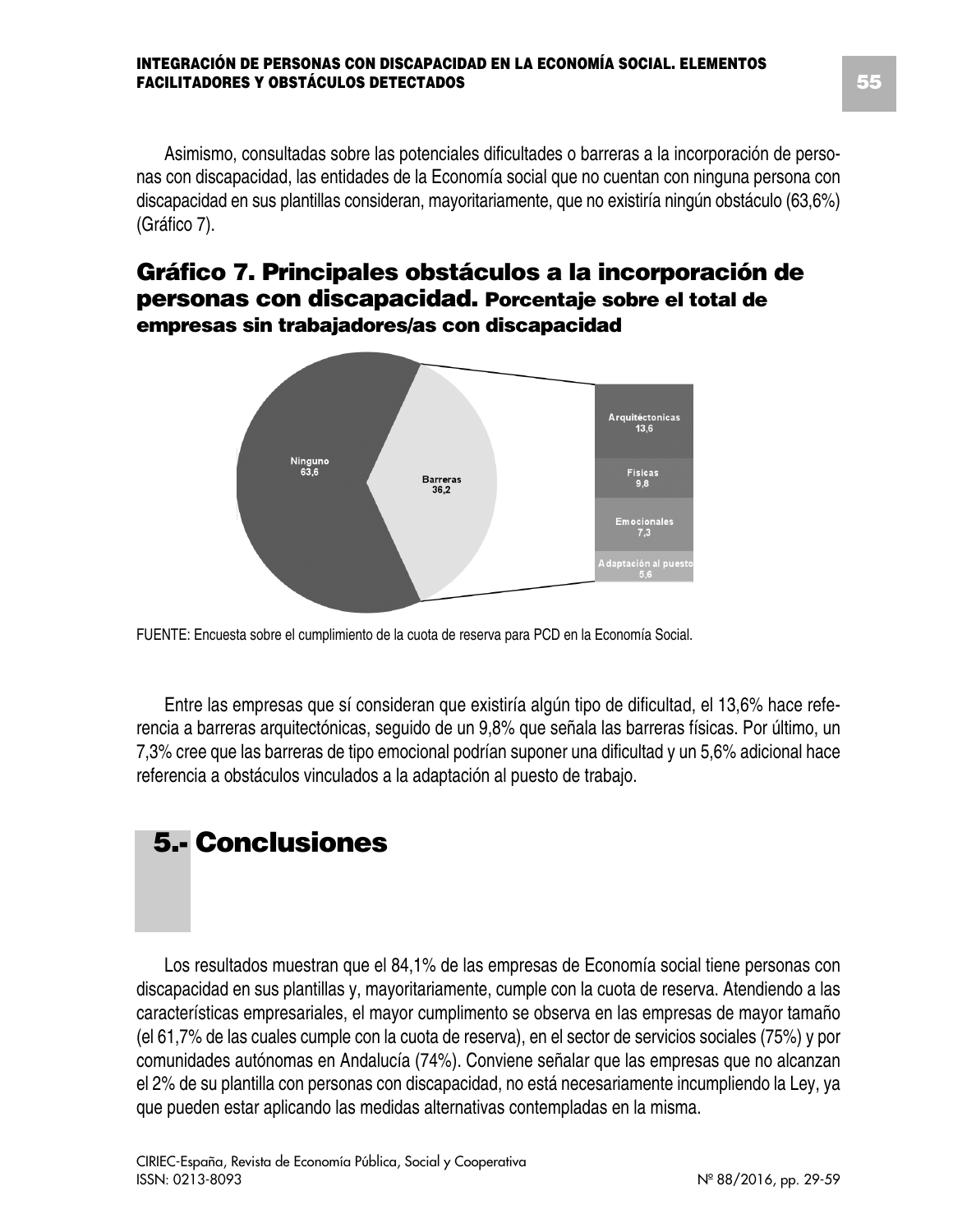En relación con las formas y procesos de contratación de la plantilla, se constatan ligeras diferencias entre las entidades de la Economía social que cumplen la cuota y las que no la cumplen. Aunque el principal motivo para incorporar personas con discapacidad en sus plantillas es la obligación legal (46,9% y 62,6% respectivamente), así como las ayudas y/o desgravaciones fiscales (19,2% y 27,3% respectivamente), el elemento facilitador más importante es la presencia previa de personas con discapacidad trabajando en la empresa. Otros elementos también considerados relevantes por las entidades de la Economía social para facilitar la contratación de este colectivo son: el contacto con agentes de inserción, la realización de prácticas en la entidad o empresa por parte de personas con discapacidad y, por último, el conocimiento de experiencias positivas en la contratación de este colectivo por parte de otras entidades del sector.

Entre los factores que contribuyen a la integración de las personas con discapacidad en sus puestos de trabajo, la designación de un/a compañero/a como figura de apoyo es el más importante (43,5% y 37,4% de las entidades que cumplen y que no cumplen respectivamente), siendo otro factor relevante la existencia de servicios de apoyo durante el proceso de aprendizaje y adaptación al puesto.

Casi la totalidad de las entidades encuestadas no encuentra ningún tipo de dificultad en la integración de este colectivo en sus plantillas (88,9% y 78,5% de las entidades que cumplen y que no cumplen respectivamente), aunque sí reconocen tener que enfrentarse a dificultades relacionadas con la adaptación de la persona con el puesto.

Estos resultados pueden venir influidos por unos elementos diferenciadores de las entidades de Economía social que reflejan un mayor desarrollo de las políticas de igualdad de oportunidades a los colectivos más desfavorecidos en general, y que forman parte de los valores propios de estas empresas, que mayoritariamente incluye la igualdad de oportunidades y la accesibilidad universal en sus estatutos o manuales, pero se observan notables diferencias en función del cumplimiento de la cuota. Las entidades que cumplen con la cuota, lo contemplan en mucha mayor medida (75,5%) y, además, cuentan también con estrategias formalizadas de inclusión y gestión de la discapacidad (60,9%) en mayor medida que las que no cumplen (39,1%). Aun así, existe margen para el avance hacia un mayor cumplimiento de la cuota de reserva, especialmente en ciertos sectores de actividad y en algunas comunidades autónomas.

Los resultados de esta investigación apuntan algunas cuestiones de interés a tener en cuenta de cara al diseño de políticas de integración de las personas con discapacidad. En primer lugar, hay que tener en cuenta que la integración en el mercado laboral tiene un doble efecto. Por un lado, es una vía para disminuir la presión existente en términos de la sostenibilidad del sistema de seguridad social, en un contexto donde, por ejemplo, en los países de la OCDE, las cifras del gasto público relacionado con la incapacidad se sitúan, por término medio, en un 2,2% del PIB, siendo en España un 2,6% (OECD, 2011). Por otro, permite avanzar en la integración social de las personas con discapacidad al mejorar su independencia y autonomía financiera y avanzar en la igualdad de oportunidades.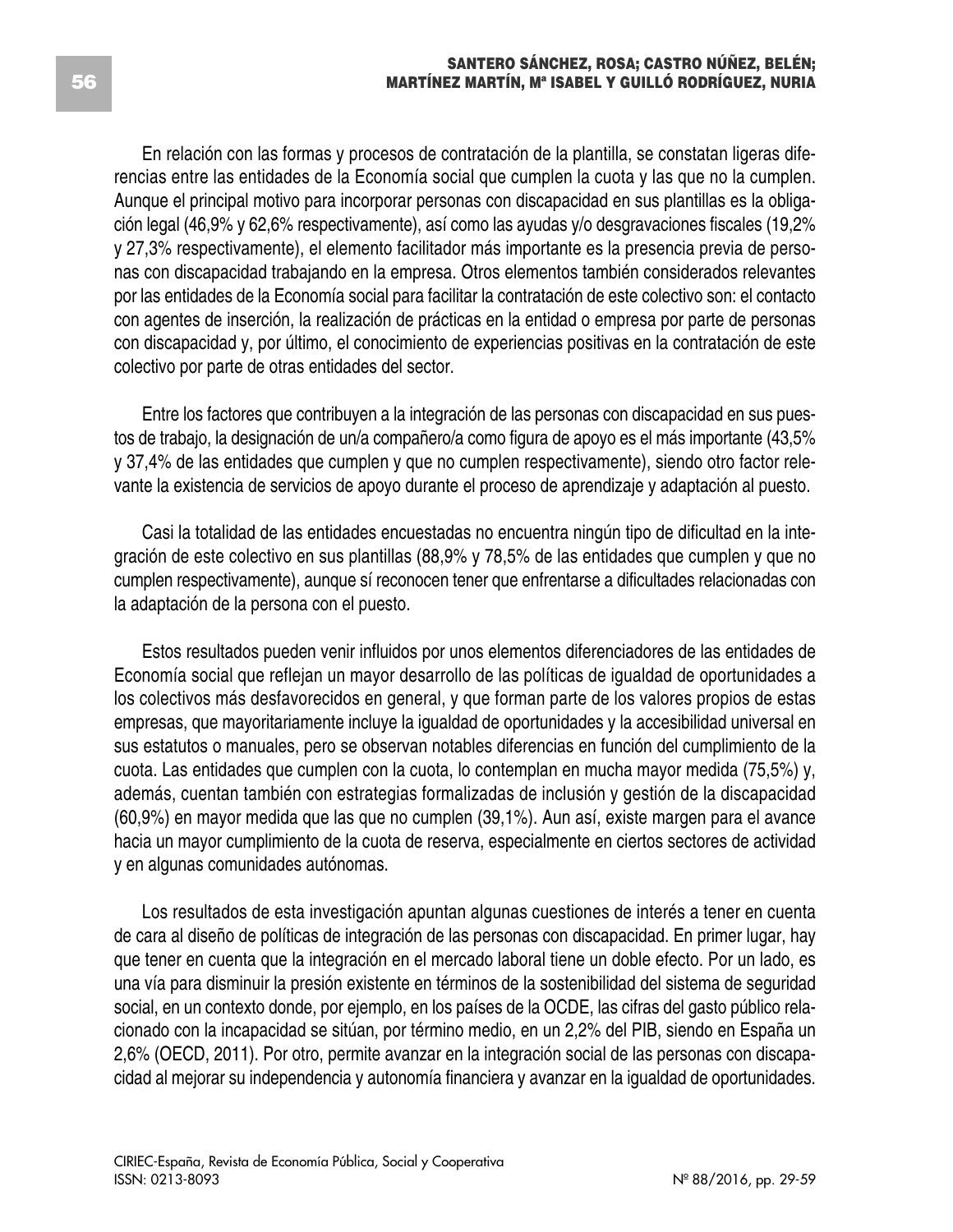En segundo lugar, parece claro que las políticas activas, tanto la cuota de reserva como las ayudas y desgravaciones, son determinantes en la integración laboral del colectivo en el mercado ordinario. La alusión a motivos sociales o éticos para su contratación es aún minoritaria, por lo que sería necesaria una importante labor de sensibilización en la sociedad en su conjunto.

Por último, los resultados indican que el cumplimiento con la cuota de reserva es fruto de un proceso gradual y continuo que se inicia con la incorporación de una primera persona con discapacidad a la plantilla, por lo que la presencia de personas con discapacidad parece ser el aspecto que cobra mayor peso. De hecho, la falta de experiencias en la inserción laboral del colectivo se explica, en parte, por el desconocimiento del mismo. Por ello, la realización de actuaciones específicas de cara a formar a trabajadores/as y directivos/as sobre qué es la discapacidad, los distintos tipos y grados existentes y sobre las capacidades de estas personas, puede ejercer como elemento facilitador para movilizar posibles obstáculos generados por el desconocimiento o por la existencia de estereotipos negativos o prejuicios sobre el desempeño laboral del colectivo. Asimismo, se podrían lleva a cabo actuaciones específicas en las empresas y entidades que aún no cuentan con experiencia en la integración de personas con discapacidad en sus plantillas, dirigidas a ofrecerles una primera experiencia positiva de integración laboral.

## **Bibliografía**

- ABAY ANALISTAS ECONÓMICOS & FUNDACIÓN ONCE (2015): *Las empresas de la Economía Social y Solidaria como palanca de creación de empleo para las personas con discapacidad. Diagnóstico de situación del empleo de las personas con discapacidad en las empresas de economía solidaria*. Recuperado el 3 de marzo de 2016, de: https://www.portalento.es/comunicacion/publicaciones/Paginas/Inicio.aspx?p=1&tam=12.
- ALBARRÁN-LOZANO, I. & ALONSO, P. (2010): "Participación en el mercado laboral español de las personas con discapacidad y en situación de dependencia", *Papeles de Población*, 16, 64, 217- 256.
- CASTRO, R., SANTERO, R., MARTÍNEZ, M.I. & GUILLÓ, N. (2013): "Impacto socioeconómico de las empresas de Economía Social en España. Una valoración cuantitativa de sus efectos sobre la cohesión social", *CIRIEC-España, Revista de Economía Pública, Social y Cooperativa*, 79, 35-58.
- COMISIÓN EUROPEA (2010): *Estrategia Europea sobre Discapacidad 2010-2020*, Documento COM(2010) 636, Recuperado el 5 de junio de 2014, de: http://eurlex.europa.eu/LexUriServ/LexUriServ.do?uri=COM:2010:0636:FIN:es:PDF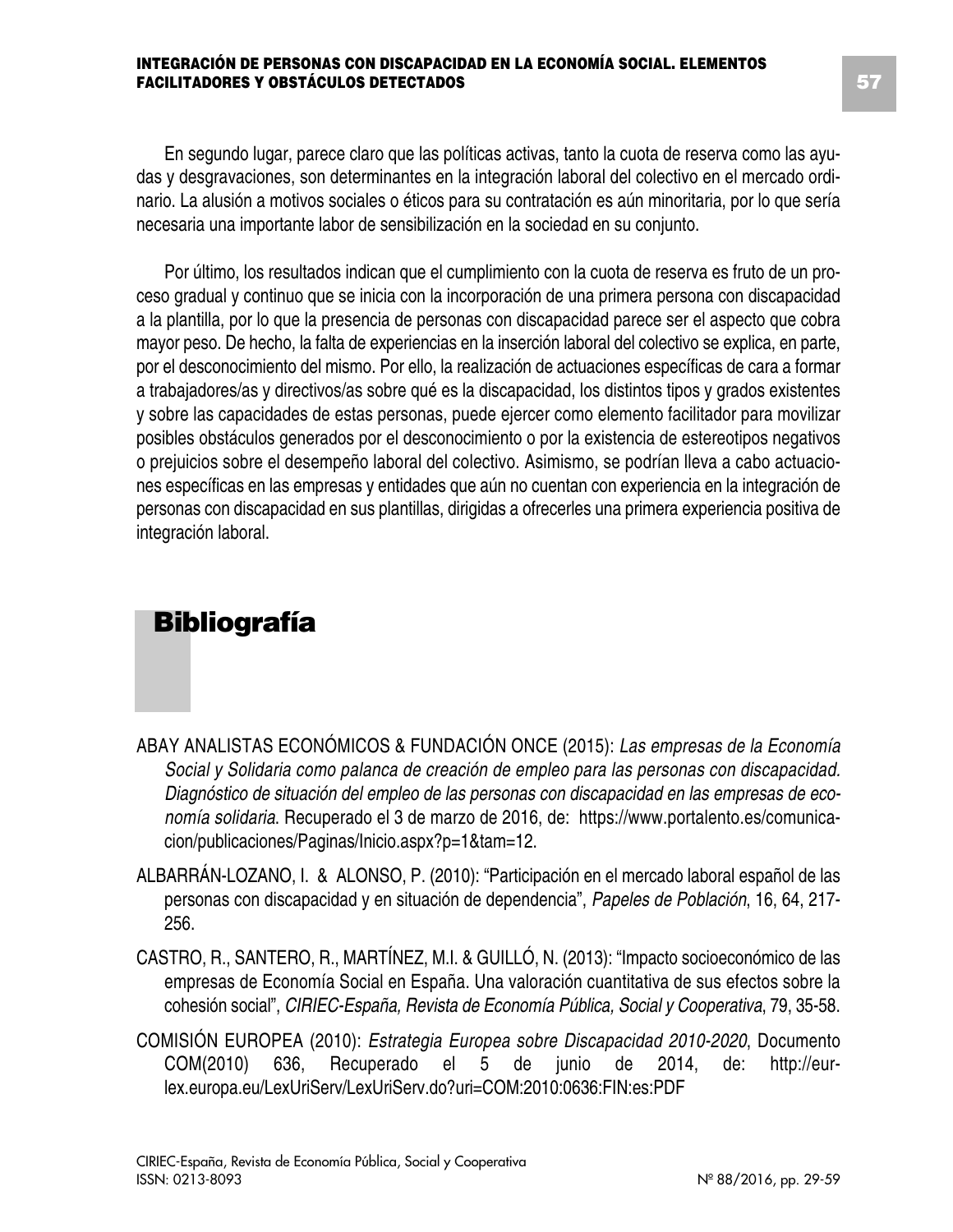GANNON, B. & NOLAN, B. (2004): *Disability and labour market participation*, Working Paper No. 4. Research Programme on "Health Services, Health Inequalities and Health and Social Gain", Recuperado el 5 de mayo de 2015, de: https://www.esri.ie/pubs/OPEA035.pdf

GREENE, W. (1998): *Análisis Econométrico*, Prentice Hall.

- GREVE, B. (2009): *The Labour Market Situation of Disabled People in European Countries and Implementation of Employment Policies: A summary of evidence from country reports and research studies*, Report prepared for the Academic Network of European Disability experts (ANED), University of Leeds. Recuperado el 5 de mayo de 2015, de: http://www.disability-europe.net/content/aned/media/ANED%20Task%206%20final%20report%20-%20final%20version%2017-04- 09.pdf
- HERNÁNDEZ, J. & MILLÁN, J.M. (2015): "Las personas con discapacidad en España: inserción laboral y crisis económica", *Revista Española de Discapacidad*, 3 (1), 29-56.
- HØGELUND, J. & PEDERSEN, G.J. (2002): *Active labour market Policies for Disabled People in Denmark Labour Market*, Working Paper 18:2002, København, The Danish National Institute of Social Research. Recuperado el 15 de mayo de 2016, de: https://pure.sfi.dk/ws/files/292672/wp182002.pdf
- HOTCHKISS, J.L. (2004): "Growing Part-Time Employment among Workers with Disabilities: Marginalization or Opportunity?", *Economic Review Federal Reserve Bank of Atlanta*, 89, 25-40.
- JONES, M.K. (2006): "Is there employment discrimination against the disabled?", *Economics Letters*, 92, 32-37.
- JONES, M.K. (2008): "Disability and labour market: a review of the empirical evidence", *Journal of Economic Studies*, 35, 5, 405-424.
- LALIVE, R., WUELLRICH, J. & ZWEIMULLER, J. (2009): "Do financial incentives for firms promote employment of disabled workers? A regression discontinuity approach", *CEPR Discussion Paper*, No. DP7373.
- MALO, M., CUETO, B., DÁVILA, D., PAGÁN, R. & RODRÍGUEZ, V. (2009): *Informe de evaluación sobre la política de bonificación de cuotas para las personas con discapacidad en situación de desempleo*, Agencia de Evaluación y Calidad. Recuperado el 17 de septiembre de 2014, de: http://www.aeval.es/comun/pdf/evaluaciones/E19-2009.pdf
- MALO, M. & RODRÍGUEZ, V. (2004): "¿Cómo afectan las discapacidades a la probabilidad de ser activo en España? Un análisis empírico con datos de la Encuesta sobre Discapacidades, Deficiencias y Estado de la Salud de 1999", *Cuadernos de Economía*, 27, 75-108.
- MALO, M.A. & MUÑOZ-BULLÓN, F. (2006): "Employment promotion measures and the quality of the job match for persons with disabilities", *Hacienda Pública Española, Revista de Economía Pública*, 179 (4), 79-111.